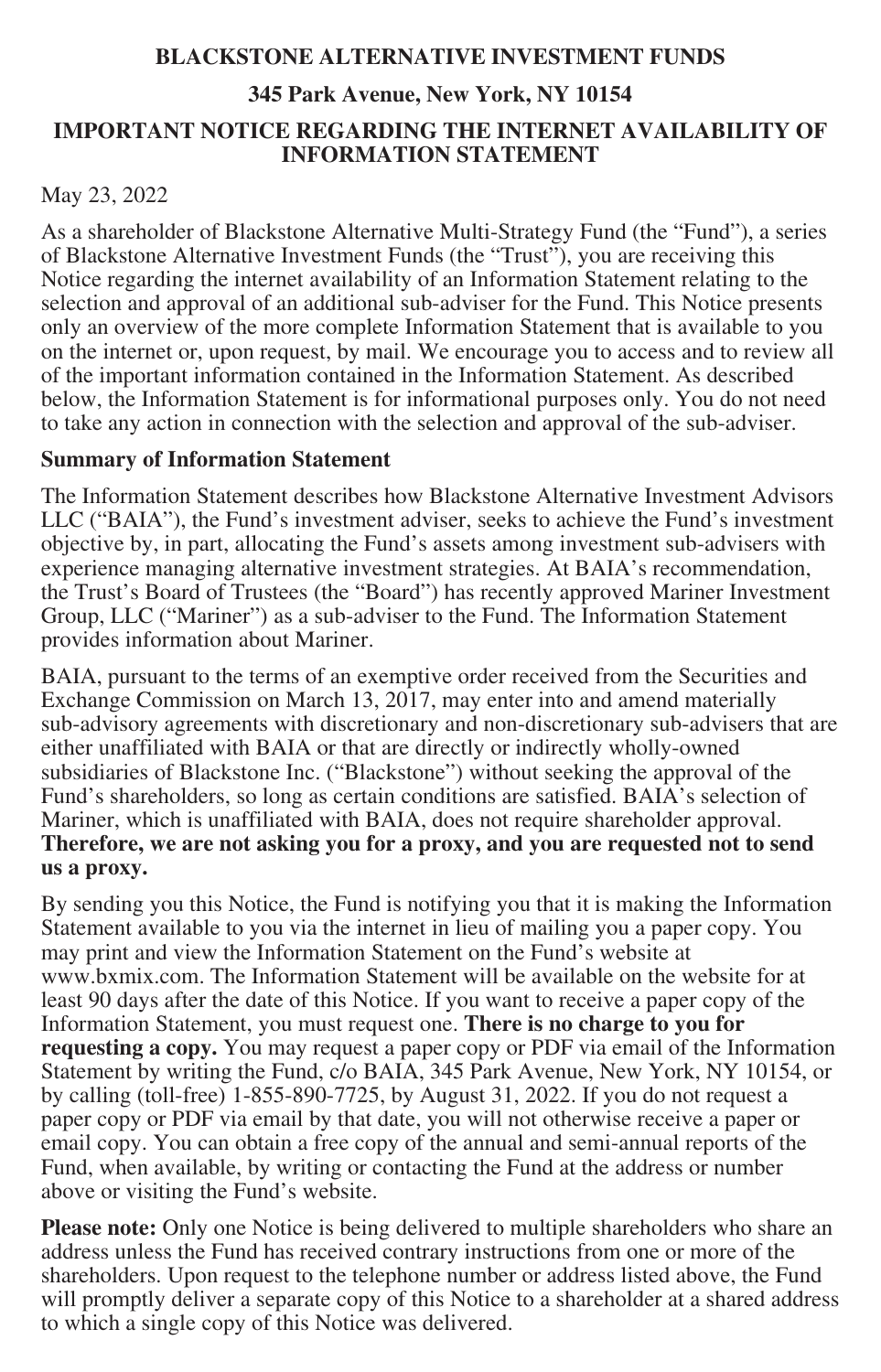# **BLACKSTONE ALTERNATIVE INVESTMENT FUNDS**

**345 Park Avenue, New York, NY 10154**

# **INFORMATION STATEMENT**

May 23, 2022

### **NOTICE REGARDING NEW SUB-ADVISER**

Blackstone Alternative Investment Advisors LLC ("BAIA"), the investment adviser to Blackstone Alternative Multi-Strategy Fund (the "Fund"), a series of Blackstone Alternative Investment Funds (the "Trust"), seeks to achieve the Fund's investment objective by, in part, allocating the Fund's assets among investment sub-advisers with experience managing alternative investment strategies. This Information Statement is being provided to the Fund's shareholders in lieu of a proxy statement, pursuant to the terms of an exemptive order received from the Securities and Exchange Commission (the "SEC") on March 13, 2017. This exemptive order permits BAIA to enter into and amend materially sub-advisory agreements with discretionary and non-discretionary investment sub-advisers that are either unaffiliated with BAIA or that are directly or indirectly wholly-owned subsidiaries of Blackstone Inc. ("Blackstone") without seeking the approval of the Fund's shareholders, so long as certain conditions are satisfied. This Information Statement is to inform you that, at BAIA's recommendation, the Trust's Board of Trustees (the "Board") has recently approved Mariner Investment Group, LLC ("Mariner"), which is unaffiliated with BAIA, as a sub-adviser to the Fund.

# **WE ARE NOT ASKING YOU FOR A PROXY AND YOU ARE REQUESTED NOT TO SEND US A PROXY.**

# **THE FUND AND THE ADVISORY AGREEMENT**

BAIA serves as the investment adviser to the Fund pursuant to an Investment Advisory Agreement dated March 17, 2014, as amended (the "Advisory Agreement"). BAIA seeks to achieve the Fund's investment objective by allocating the Fund's assets among a variety of non-traditional or "alternative" investment strategies, including, in part, by allocating the Fund's assets among sub-advisers with experience managing alternative investment strategies. BAIA also allocates the Fund's assets among certain unaffiliated investment funds, manages a portion of the Fund's assets directly and, from time to time, may instruct sub-advisers with respect to particular investments. BAIA is responsible for selecting the Fund's investment strategies, for identifying and retaining sub-advisers with expertise in the selected strategies, and for determining the amount of Fund assets to allocate to each sub-adviser or to manage directly.

BAIA may adjust allocations from time to time among strategies or sub-advisers based on its assessment of market conditions and/or sub-adviser strategies, and BAIA has discretion to not allocate any assets to one or more sub-advisers at any time. BAIA currently intends to generally consider the following factors as part of its sub-adviser screening process, although the factors considered from time to time or with respect to any one sub-adviser may vary and may include only some or none of the factors listed below or other factors that are not listed below:

- **Attractive long-term risk-adjusted investment performance:** BAIA seeks to choose sub-advisers focused on alternative strategies that it believes will produce attractive long-term risk-adjusted returns over a full market cycle.
- **Skilled application of non-traditional investment techniques:** BAIA believes that attractive riskadjusted investment returns sometimes can be found outside traditional investment strategies that rely on relative performance against public market equity and fixed income benchmarks. BAIA seeks to choose sub-advisers who use "non-traditional" investment approaches, which often seek to take advantage of market inefficiencies and other factors in order to outperform the underlying markets of their investments.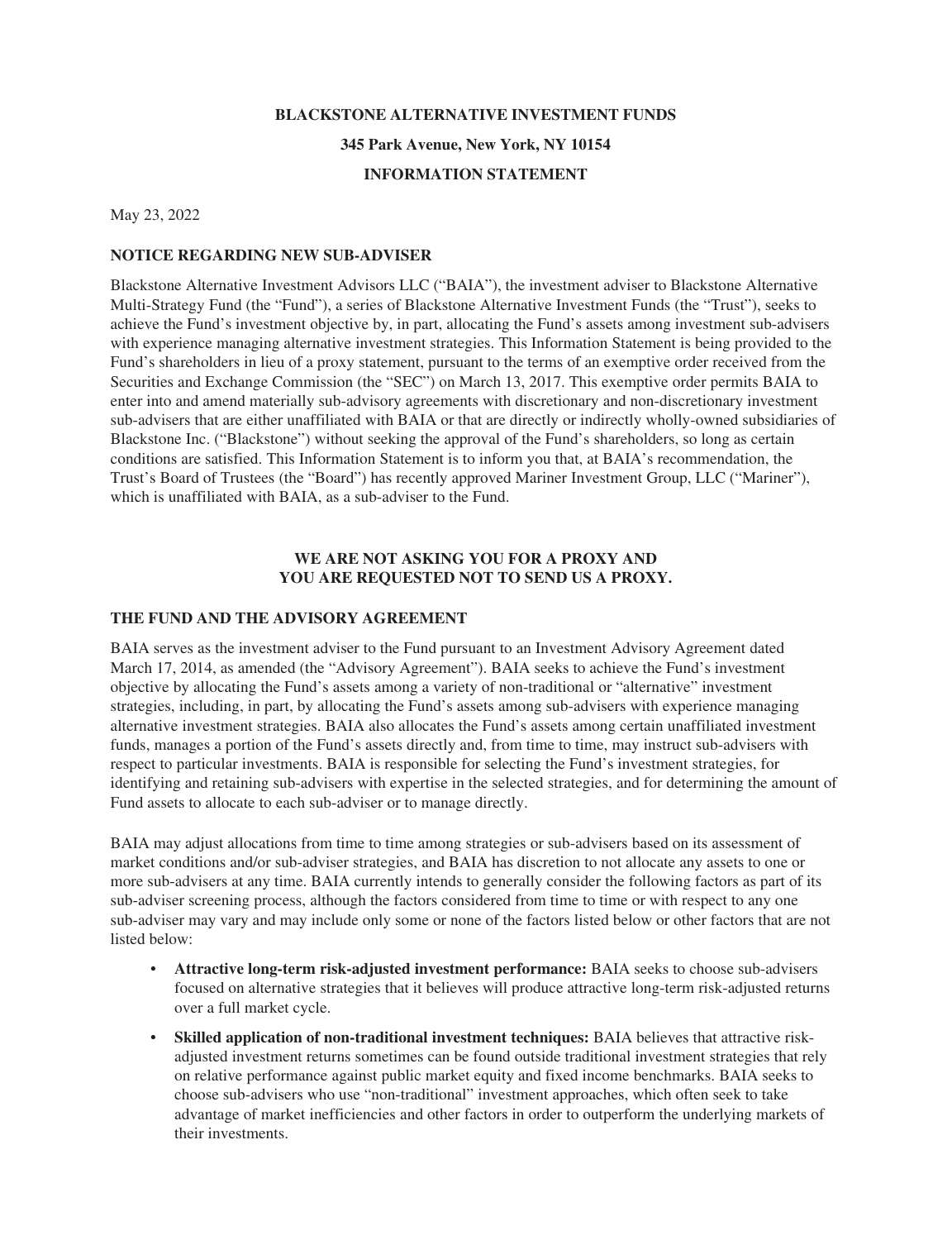- **Opportunistic approach to investing:** Among the sub-advisers sought by BAIA, BAIA may choose "opportunistic" sub-advisers who are willing to make substantial investments based on the direction the sub-adviser anticipates a particular market, markets, or individual securities will take. These sub-advisers may make "directional investments" and frequently use leverage to attempt to produce attractive returns. It is possible that BAIA may make only relatively short-term allocations to sub-advisers that specialize in opportunistic trades.
- **Management stability and committed investment professionals:** BAIA believes the ability to generate attractive risk-adjusted returns over a full market cycle, especially when the application of sophisticated non-traditional techniques is involved, is dependent upon the performance of committed investment professionals. No matter how appealing the investment concept, BAIA believes that attractive risk-adjusted returns can only be generated by committed people operating in a stable environment.
- **Ongoing monitoring:** Once selected, the performance of each sub-adviser is regularly reviewed, and new sub-advisers are identified and considered on an on-going basis. In addition, the allocation of the Fund's assets among sub-advisers, approaches, and styles will be regularly monitored and may be adjusted in response to performance results or changing economic conditions. BAIA reviews a number of quantitative and qualitative factors in connection with the allocation of the Fund's assets, including, without limitation, macroeconomic scenarios, diversification, strategy capacity, regulatory constraints, and the fees associated with the strategy.

Each sub-adviser selected by BAIA and approved by the Board enters into a sub-advisory agreement with BAIA, pursuant to which each discretionary sub-adviser is delegated responsibility for the day-to-day management of the assets of the Fund and/or of one or more of the wholly-owned subsidiaries of the Fund allocated to the sub-adviser (the "Allocated Portion"). BAIA compensates the sub-advisers out of the management fee it receives from the Fund. Each discretionary sub-adviser makes investment decisions for the assets it has been allocated to manage, subject to the overall supervision of BAIA. BAIA oversees each sub-adviser for compliance with the Fund's investment objective, policies, strategies, and restrictions, and monitors each sub-adviser's adherence to its investment style. In allocating the Fund's assets, BAIA has discretion to not allocate any assets to one or more sub-advisers at any time.

# **THE NEW SUB-ADVISORY AGREEMENT**

At a meeting of the Board held on February 15, 2022, the Board, including a majority of the Board members who are not interested persons of the Fund within the meaning of the Investment Company Act of 1940, as amended (the "1940 Act") (the "Independent Trustees"), approved Mariner as a sub-adviser to the Fund and, in connection therewith, also approved a sub-advisory agreement between BAIA and Mariner. The sub-advisory agreement with Mariner became effective as of March 8, 2022.

Under its sub-advisory agreement, subject to the supervision and oversight of BAIA, Mariner will furnish continuously an investment program for the Fund, determining what investments to purchase, hold, sell, or exchange and what portion of the Fund's assets to hold uninvested, with respect to its Allocated Portion, in compliance with the Fund's governing documents, registration statement, investment objective, policies, and restrictions, and applicable law and subject to the oversight of the Board.

Mariner is responsible for its expenses incurred in connection with managing its Allocated Portion. Mariner receives, as compensation for its services, fees from BAIA (not the Fund) each quarter based on an annual percentage of the average daily net assets of its Allocated Portion.

The initial term of the new sub-advisory agreement with Mariner extends through March 7, 2024. After the initial term, the sub-advisory agreement shall continue in effect for successive periods of no more than twelve (12) months each, only so long as such continuance is specifically approved at least annually (i) by the Board or by vote of a majority of outstanding voting securities of the Fund, and (ii) by a majority of the Independent Trustees.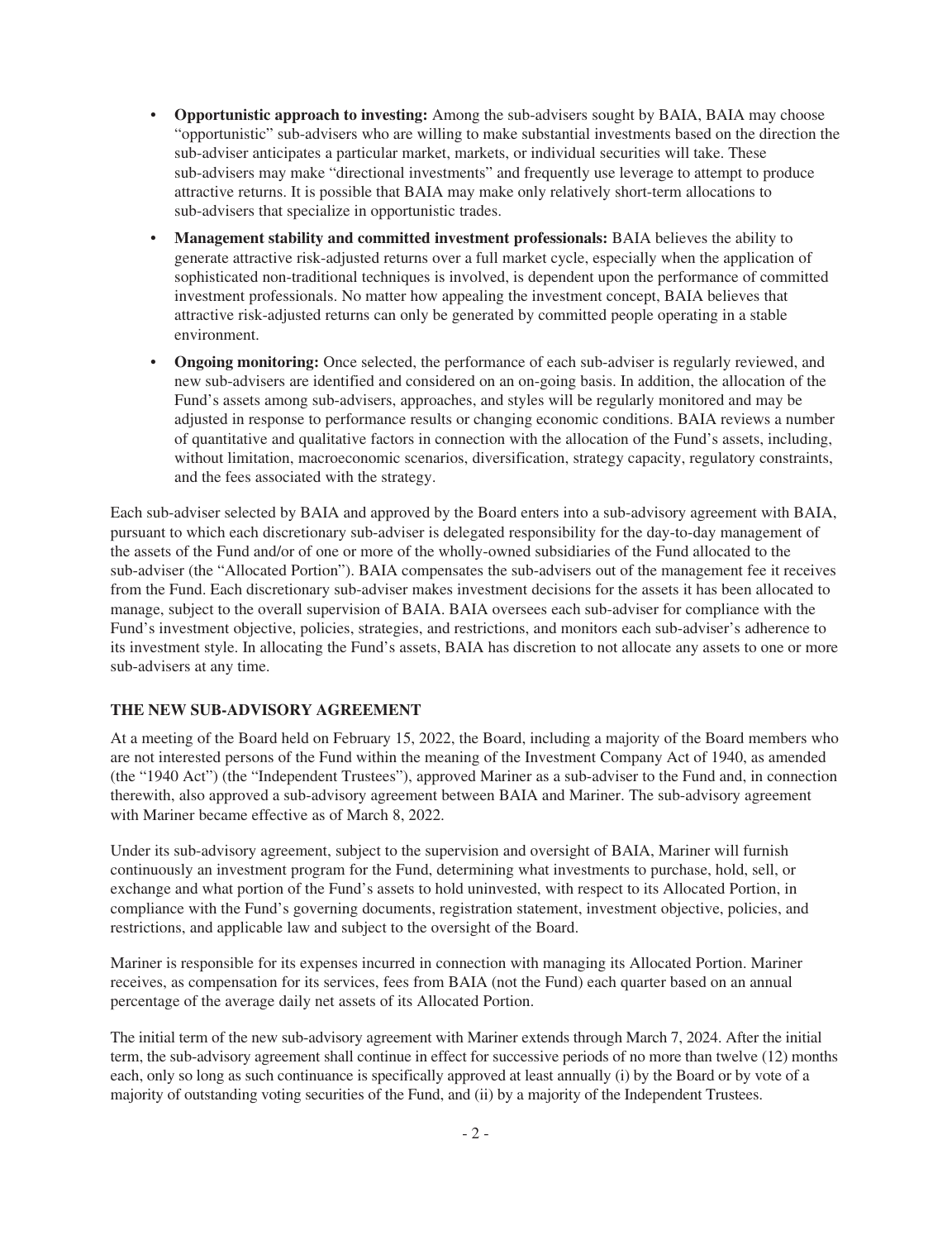The sub-advisory agreement may be terminated at any time without payment of any penalty (i) by the Board, or by a vote of a majority of the outstanding voting securities of the Fund, upon 60 days' prior written notice to BAIA and Mariner; (ii) by Mariner upon 60 days' prior written notice to BAIA and the Fund; or (iii) by BAIA upon 61 days' written notice to Mariner. The sub-advisory agreement may also be terminated, without the payment of any penalty, by BAIA immediately upon (i) a material breach by Mariner of the sub-advisory agreement that is not promptly cured; (ii) Adam Rilander or Phillip Kerr ("Key Persons") ceasing to be employed by Mariner or continuing to oversee Mariner's management of the Allocated Portion; or (iii) at the discretion of BAIA, if Mariner, Key Persons, or any authorized trader is charged in any regulatory, self-regulatory, or judicial proceeding of violating the federal securities laws or engaging in criminal conduct or is accused by any regulator or self-regulatory organization in circumstances where the accusation is reasonably likely to have a material adverse economic or reputation effect on the Fund or Mariner's ability to provide services under the sub-advisory agreement. The sub-advisory agreement will terminate automatically and immediately in the event of the termination of the Advisory Agreement. The sub-advisory agreement may also terminate if mutually agreed upon by both BAIA and Mariner.

Under the exemptive order referenced above, so long as certain conditions are satisfied, the sub-advisory agreement may be amended materially without shareholder approval. However, the exemptive order requires generally that shareholders of the Fund receive notice within 90 days of the hiring of a new sub-adviser and that the Fund provide shareholders with information that is similar to that which would have been included in a proxy statement to shareholders.

The Fund's existing sub-advisers' sub- advisory agreements, and the services provided pursuant to those agreements, are unchanged as a result of the Board's approval of Mariner, except that the amount of the existing sub-advisers' Allocated Portions may change as a result of the addition of Mariner.

The form of the sub-advisory agreement with Mariner is attached hereto as Exhibit A.

# **INFORMATION ABOUT MARINER**

Mariner was founded in 1992 and oversees approximately \$6.1 billion in assets under management as of February 28, 2022. Mariner's Galton team, which will have primary responsibility for managing the Allocated Portion, is an internal investment group within Mariner focused on mortgage and consumer securitized product markets and is managed by Adam Rilander as Portfolio Manager. Mariner is wholly-owned by MIG Holdings, LLC, which is 100% owned by certain Mariner employees, their family members, and trusts set up by such persons. As of March 31, 2022, Mariner did not advise any other registered investment companies with a similar investment objective to the Fund. Mariner's and MIG Holdings, LLC's principal place of business is located at 500 Mamaroneck Avenue, Suite 405, Harrison, NY 10528.

Mariner will manage its Allocated Portion using a relative value strategy. Relative value strategies generally focus on potential valuation discrepancies in related financial instruments. Mariner's strategy principally seeks to capture opportunities across the markets for agency mortgage-backed securities, U.S. interest rate products, and other structured products. Mariner applies a relative value framework in its security selection and monitoring processes so that it can quickly increase or decrease risk based on evolving relative value.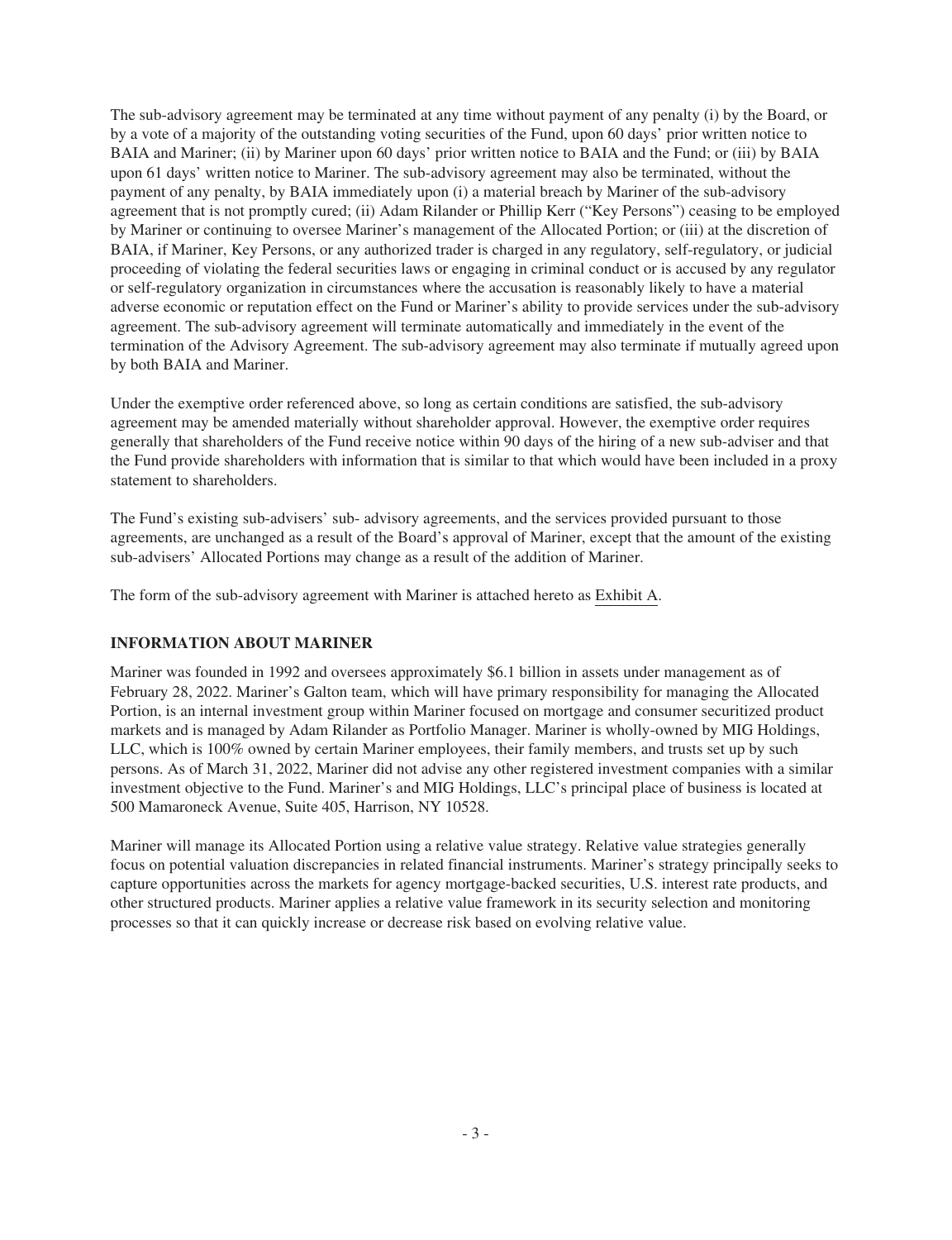The following table provides information on the principal executive officers of Mariner. The contact address of each person is c/o Mariner, 500 Mamaroneck Avenue, Suite 405, Harrison, NY 10528.

| <b>Name</b>          | <b>Title/Responsibilities</b>         |
|----------------------|---------------------------------------|
| Curtis Arledge       | Chief Executive Officer               |
| Charles R. Howe II   | President and Chief Financial Officer |
| William Michaelcheck | Co-Chief Investment Officer           |
| <b>EG</b> Fisher     | Co-Chief Investment Officer           |
| Peter O'Rourke       | General Counsel                       |
| Russell Thompson     | <b>Chief Compliance Officer</b>       |
| John Kelty           | <b>Chief Operating Officer</b>        |
|                      |                                       |

#### **BOARD CONSIDERATIONS**

At its meeting on February 15, 2022, the Board, including a majority of the Independent Trustees, approved the sub-advisory agreement with Mariner. At the meeting, the Board had discussions with BAIA and reviewed and considered various written materials and oral presentations in connection with Mariner's proposed services, including with respect to the nature, extent, and quality of services, profitability, fees and expenses, investment performance, code of ethics, and compliance program. Additionally, the Board considered the process undertaken during its consideration and approval of the Advisory Agreement between BAIA and the Trust, on behalf of the Fund, and the sub-advisory agreements between BAIA and each of the existing sub-advisers. The Board (and separately, the Independent Trustees) conferred with the Independent Trustees' independent legal counsel to consider the information provided.

Following an analysis and discussion of the factors identified below, the Board, including a majority of the Independent Trustees, approved the sub-advisory agreement with Mariner.

### *Nature, Extent, and Quality of the Services*

The Board discussed and considered (1) Mariner's personnel, operations, and financial condition; (2) Mariner's strengths, including its expertise in structuring and trading in the mortgage-backed securities markets; (3) the percentage of assets to be allocated to Mariner; (4) Mariner's experience and performance as a hedge fund manager, and the extent to which Mariner's strategy for the Fund is expected to overlap with its hedge fund strategy; and (5) the experience and depth of the relevant portfolio management team managing hedge funds and its ability to manage risk. The Board concluded that the nature, extent, and quality of the sub-advisory services to be provided were expected to be appropriate and thus supported a decision to approve the sub-advisory agreement with Mariner.

#### *Investment Performance*

The Board noted that, because Mariner had not yet managed assets of the Fund, there was no prior performance with respect to Fund assets to consider.

### *Costs of Services and Profitability*

In analyzing Mariner's cost of services and profitability, the Board discussed (i) Mariner's sub-advisory fee for managing the allocated assets of the Fund; (ii) that the sub-advisory fee rate for Mariner did not include breakpoints; (iii) Mariner's resources expected to be devoted to the Fund; and (iv) the information provided in response to inquiries regarding the expected profitability to Mariner from providing sub-advisory services to the Fund. The Board considered the specific resources that Mariner expected to devote to the Fund for investment analysis, risk management, compliance, and order execution, and the extent to which Mariner's investment process would be scalable. The Board also took into account the entrepreneurial, business, and other risks Mariner has undertaken in preparing to serve as an investment sub-adviser to the Fund.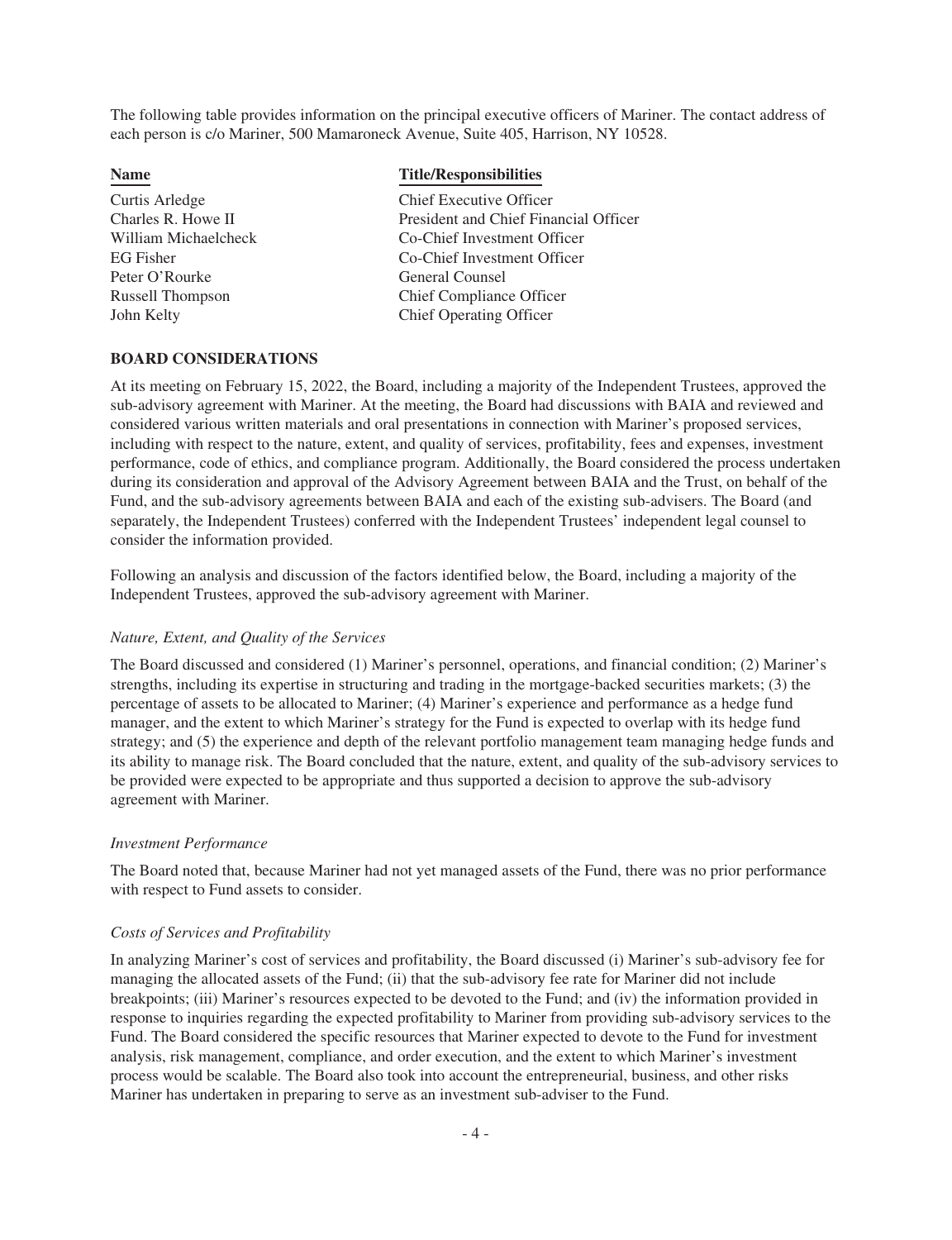The Board noted that the compensation paid to Mariner was paid by BAIA, not the Fund, and, accordingly, that the retention of Mariner did not increase the fees or expenses otherwise incurred by shareholders of the Fund. It also noted that the terms of the sub-advisory agreement were the result of separate arm's-length negotiations between BAIA and Mariner. The Board considered information comparing the sub-advisory fee rate to the fee rate that Mariner charges for providing investment advisory services to certain other clients. The Board also considered information regarding the impact that retaining Mariner as sub-adviser to the Fund would have on BAIA's profitability, as well as information about the blended average of all sub-advisory fees rates that BAIA pays the sub-advisers based on allocations of the Fund assets among the sub-advisers. The Board concluded that the level of investment sub-advisory fees to be payable pursuant to the sub-advisory agreement with Mariner was appropriate in light of the services to be provided.

#### *Economies of Scale*

The Board discussed various financial and economic considerations relating to the arrangement with Mariner, including economies of scale. The Board also noted challenges in identifying and measuring economies of scale, both generally and given the Fund's multi-manager structure and the different sub-adviser fee levels and fee structures. It was noted that breakpoints were not currently proposed for Mariner. The Board further noted that it would have the opportunity to periodically re-examine whether the Fund had achieved economies of scale, as well as the appropriateness of the sub-advisory fees payable to Mariner, with respect to different asset sizes of the portfolio, in the future. The Board also noted that, although not directly related to the sub-advisory fees payable to Mariner, certain fund expenses were subject to an expense cap, an undertaking by BAIA intended to limit the Fund's overall expenses at smaller asset levels, although the Fund's expenses were sufficiently limited such that the expense cap did not currently result in BAIA bearing any of the Fund's expenses.

#### *Other Benefits*

The Board discussed other potential benefits that Mariner may receive from its relationship with the Fund, including soft dollar arrangements, receipt of brokerage and research services, and the opportunity to offer additional products and services to Fund shareholders or BAIA. The Board noted that Mariner benefited from its relationship with BAIA. The Board concluded that other ancillary or "fall out" benefits derived by Mariner from its relationship with BAIA or the Fund, to the extent such benefits were identifiable or determinable, were reasonable and fair, resulted from the provision of appropriate services to the Fund and its shareholders, and were consistent with industry practice and the best interests of the Fund and its shareholders.

#### *Other Considerations*

The Board reviewed and considered certain terms and conditions of the sub-advisory agreement. After discussion, the Board concluded that the terms of the sub-advisory agreement were reasonable and fair. It was noted that the Board would have the opportunity to periodically re-examine the terms of the sub-advisory agreement in the future. The Board also considered information that it had received regarding BAIA's review of Mariner's compliance program and noted that Mariner's compliance program was reasonably designed to prevent the violation of the Federal Securities Laws within the meaning of Rule 38a-1 under the 1940 Act and that Mariner's code of ethics was reasonably designed to prevent "access persons" (as defined in Rule 17j-1 under the 1940 Act) from engaging in any act, practice, or course of business prohibited by Rule 17j-1(b). The Board based its approval of the sub-advisory agreement on a comprehensive consideration of all relevant information presented to the Board and not as a result of any single controlling factor. The Board was assisted by the advice of independent legal counsel in approving the sub-advisory agreement.

#### *Conclusion*

The Board, including all of the Independent Trustees, concluded that the fees payable under the sub-advisory agreement were fair and reasonable with respect to the services that Mariner would provide to the Fund and in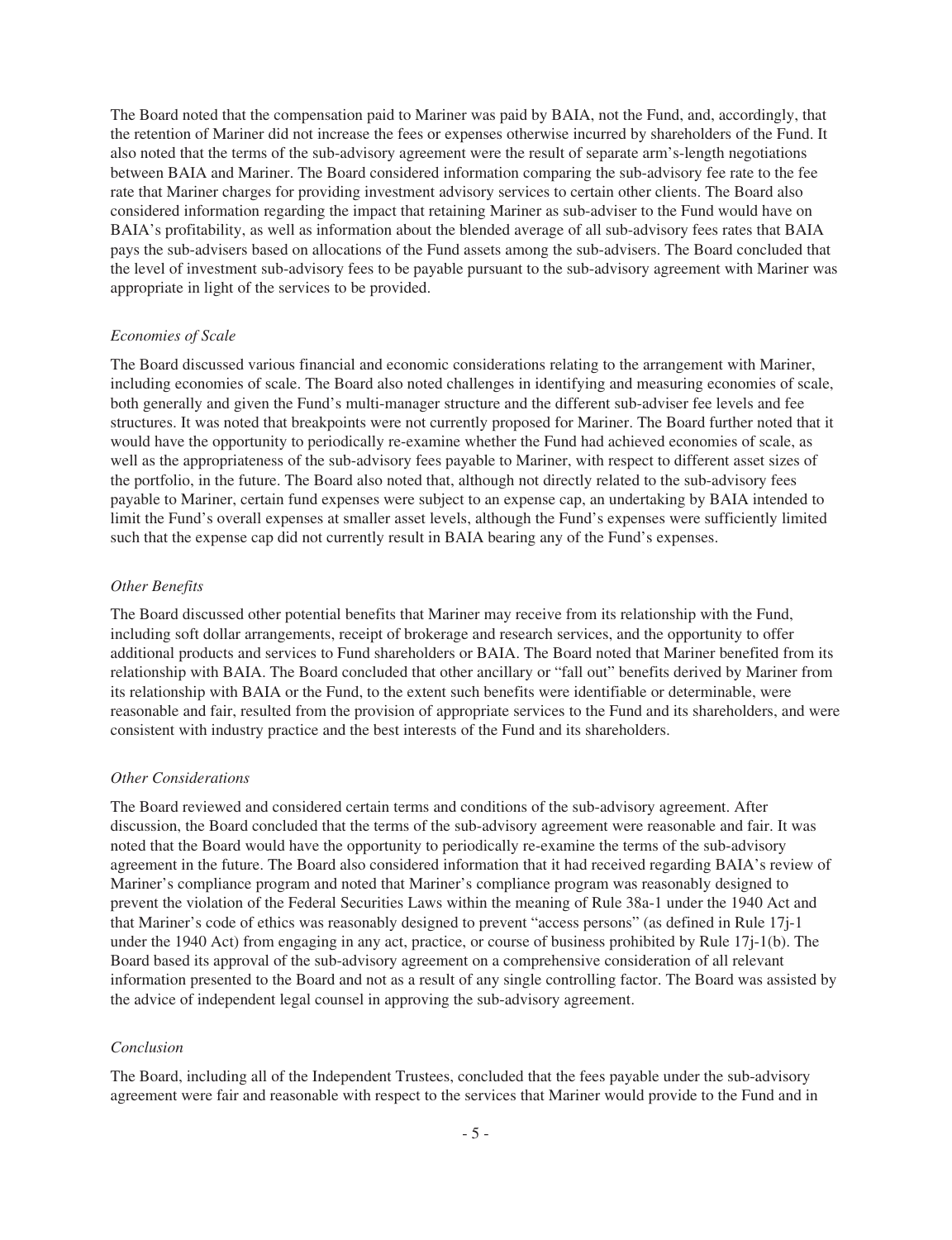light of the other factors described above that the Board deemed relevant. The Board based its approval of the sub-advisory agreement on a comprehensive consideration of all relevant information presented to the Board and not as a result of any single controlling factor. The Board was assisted by the advice of independent legal counsel in approving the sub-advisory agreement.

# **ADDITIONAL INFORMATION ABOUT THE FUND**

BAIA is the Fund's investment adviser. BAIA, a registered investment adviser located at 345 Park Avenue, 28th Floor, New York, NY 10154, is an affiliate of Blackstone Alternative Asset Management L.P., a leading hedge fund solutions provider which, together with its affiliates in the Blackstone Hedge Fund Solutions Group, has approximately \$81 billion in assets under management as of December 31, 2021. BAIA is an indirect whollyowned subsidiary of Blackstone, a publicly traded corporation that has shares that trade on the New York Stock Exchange under the symbol "BX."

BAIA compensates the sub-advisers out of the management fees it receives from the Fund. During the fiscal year ended March 31, 2022, the Fund paid BAIA \$97,489,661in management fees, which amounted to 1.87% of the Fund's average net assets as of March 31, 2022. From this amount, BAIA paid \$36,632,436 in sub-advisory fees to non-affiliated sub-advisers with respect to the Fund, which amounted to 0.70% of the Fund's average net assets as of March 31, 2022. BAIA also paid \$2,448,445 in sub-advisory fees to affiliates of Blackstone, with respect to the Fund, which amounted to 0.05% (annualized) of the Fund's average net assets as of March 31, 2022.

Pursuant to an administration agreement with the Trust, State Street Bank and Trust Company ("State Street"), located at One Lincoln Street, Boston, Massachusetts 02111, serves as the administrator of the Fund. Pursuant to a transfer agency and service agreement with the Trust, State Street also serves as transfer agent of the Fund.

Blackstone Securities Partners L.P., located at 345 Park Avenue, New York, NY 10154, serves as the principal underwriter and exclusive agent for distribution of the Fund's shares pursuant to a distribution agreement. As of March 31, 2022, the Fund did not pay any brokerage commissions to affiliated brokers.

# **FINANCIAL INFORMATION**

**You can obtain a free copy of the Fund's annual and semi-annual reports, when available, by writing to the Fund, c/o BAIA, 345 Park Avenue, New York, NY 10154, or by calling 1-212-583-5000.**

# **BENEFICIAL OWNERSHIP OF THE FUND**

As of April 30, 2022, the following entities owned beneficially or of record 5% or more of the Class I shares of the Fund:

- Morgan Stanley Smith Barney, LLC, located at 2000 Westchester Avenue, Purchase, NY 10577, held of record approximately 34% of the outstanding shares of Class I.
- Merrill Lynch, Pierce, Fenner & Smith Incorporated, located at One Bryant Park, New York, NY 10036, held of record approximately 18% of the outstanding shares of Class I.
- Charles Schwab & Co., Inc., located at 211 Main Street, San Francisco, CA 94105, held of record approximately 12% of the outstanding shares of Class I.
- American Enterprise Investment Services, Inc., located at 707 2nd Avenue South, Minneapolis, MN 55402, held of record approximately 7% of the outstanding shares of Class I.
- UBS Financial Services Inc., located at 1200 Harbor Boulevard, Weehawken, NJ, 07086, held of record approximately 6% of the outstanding shares of Class I.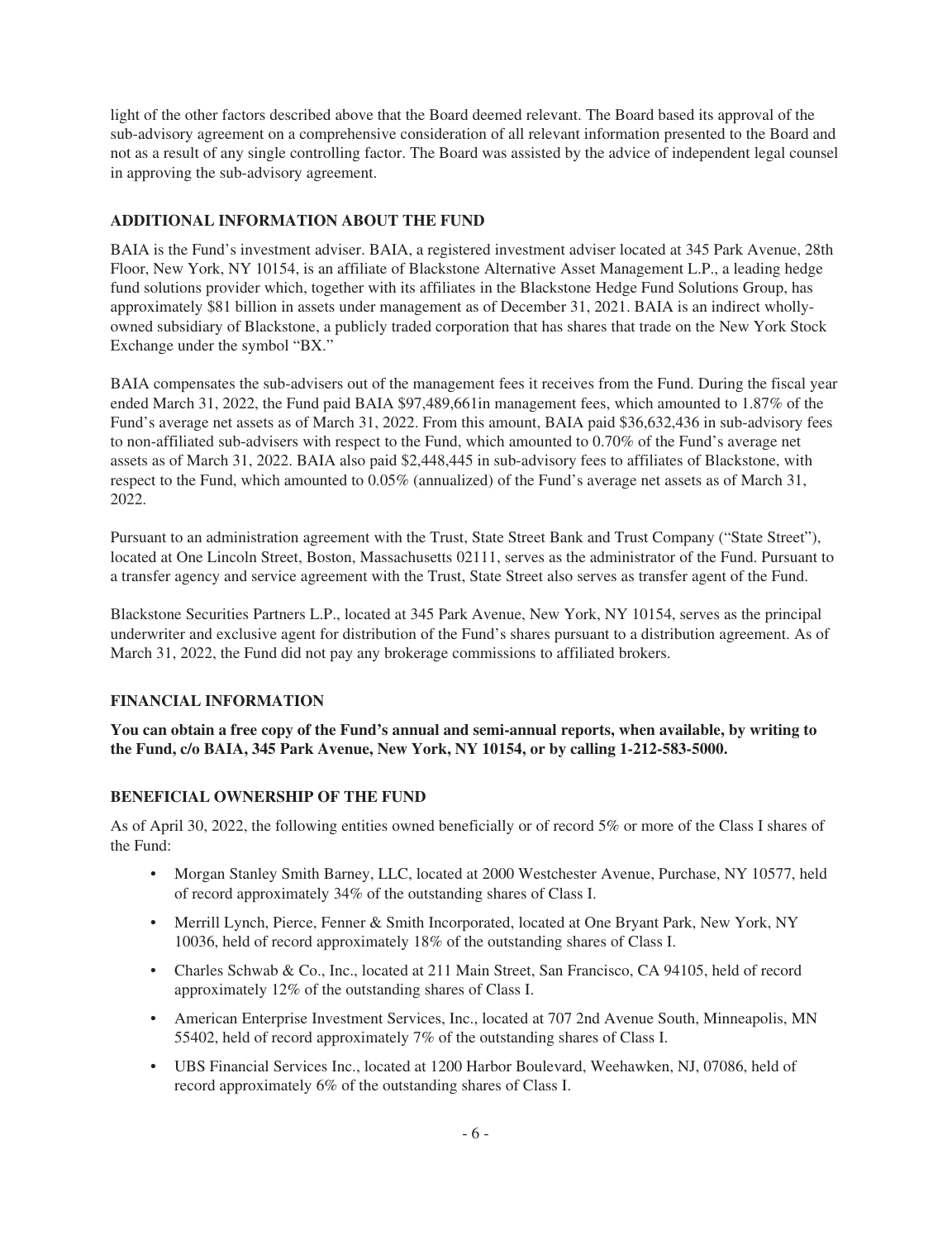• National Financial Services, located at 245 Summer Street, Boston, MA 02210, held of record approximately 5% of the outstanding shares of Class I.

As of April 30, 2022, the following entities owned beneficially or of record 5% or more of the Class D shares of the Fund:

- Charles Schwab & Co., Inc., located at 211 Main Street, San Francisco, CA 94105, held of record approximately 27% of the outstanding shares of Class D.
- Merrill Lynch, Pierce, Fenner & Smith Incorporated, located at One Bryant Park, New York, NY 10036, held of record approximately 22% of the outstanding shares of Class D.
- UBS Financial Services Inc., located at 1200 Harbor Boulevard, Weehawken, NJ, 07086, held of record approximately 17% of the outstanding shares of Class D.
- National Financial Services, located at 245 Summer Street, Boston, MA 02210, held of record approximately 15% of the outstanding shares of Class D.
- TD Ameritrade Inc., located at 200 South 108th Avenue, Omaha, NE 68154, held of record, approximately 12% of the outstanding shares of Class D.

As of April 30, 2022, the following entities owned beneficially or of record 5% or more of the Class Y shares of the Fund:

• J.P. Morgan Securities LLC, located at 383 Madison Avenue, New York, NY 10179, held of record approximately 90% of the outstanding shares of Class Y.

Any shareholder that beneficially owns more than 25% of the outstanding shares of the Fund may be presumed to "control" (as that term is defined in the 1940 Act) the Fund. As of April 30, 2022, no shareholder beneficially held 25% of the outstanding shares of the Fund. Shareholders controlling the Fund could have the ability to vote a majority of the shares of the Fund on any matter requiring approval of the shareholders of the Fund.

The Trustees and officers, as a group, owned less than 1% of the Fund's shares as of April 30, 2022.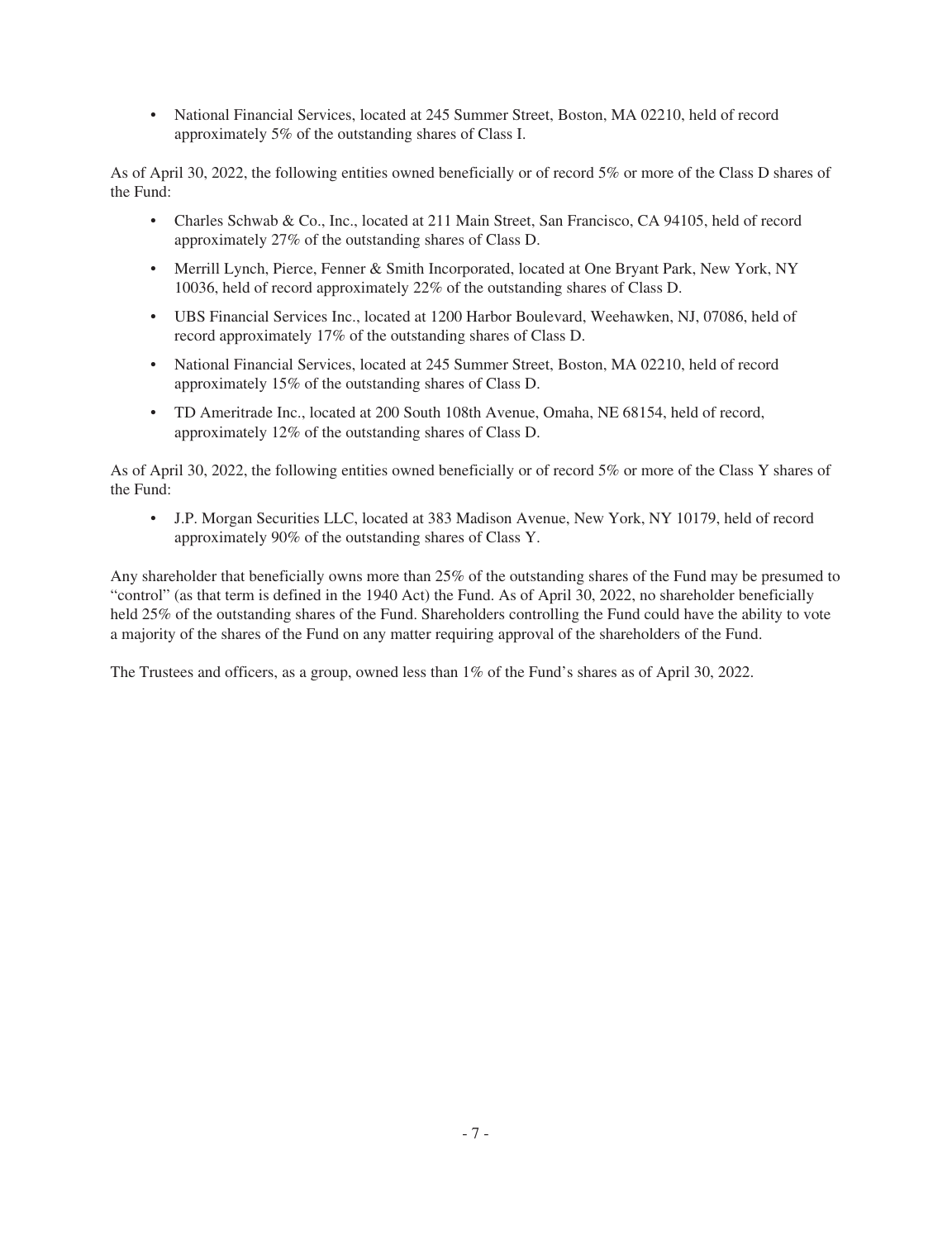# **Exhibit A**

# **Blackstone Alternative Multi-Strategy Fund**

# **INVESTMENT SUB-ADVISORY AGREEMENT**

This investment sub-advisory agreement (the "**Agreement**") is effective as of March 14, 2022 between Blackstone Alternative Investment Advisors LLC, a Delaware limited liability company (the "**Adviser**"), and Mariner Investment Group, LLC, a Delaware limited liability company (the "**Sub-Adviser**").

WHEREAS, the Adviser has entered into an Investment Advisory Agreement (the "**Advisory Agreement**") with Blackstone Alternative Investment Funds, a Massachusetts business trust (the "**Trust**"), on behalf of its series, Blackstone Alternative Multi-Strategy Fund (the "**Fund**"), relating to the provision of portfolio management services to the Fund; and

WHEREAS, the Trust is registered as an open-end management investment company under the Investment Company Act of 1940, as amended (the "**1940 Act**"); and

WHEREAS, the Advisory Agreement provides that the Adviser may delegate any or all of its portfolio management responsibilities under the Advisory Agreement to one or more sub-investment advisers; and

WHEREAS, in selecting sub-investment advisers and entering into and amending sub-advisory agreements, the Adviser and the Trust may rely upon an exemptive order obtained from the Securities and Exchange Commission ("**SEC**"), provided that the Adviser and the Trust comply with the terms and conditions set forth therein; and

WHEREAS, the Adviser and the Board of Trustees (the "**Board**") of the Trust desire to retain the Sub-Adviser to render portfolio management services to the Fund in the manner and on the terms set forth in this Agreement.

NOW THEREFORE, in consideration of the mutual covenants and agreements set forth herein, the receipt and adequacy of which are hereby acknowledged, the Adviser and the Sub-Adviser agree as follows:

# **1. Appointment.**

a. Role of Sub-Adviser. The Adviser hereby appoints the Sub-Adviser to act as an investment adviser for the Fund, subject to the oversight and direction of the Adviser and the Board, for so long as this Agreement remains in effect. Without limiting the generality of the previous statement, the Sub-Adviser shall manage the investment and reinvestment of the assets of the Fund allocated to it in accordance with such investment strategies and within such limitations as the Adviser and the Sub-Adviser shall agree from time to time (collectively the "**Strategy**"). The Sub-Adviser acknowledges and agrees that the various investment advisory and other services as set forth herein to be performed by the Sub-Adviser will apply to the portion of the Fund's assets that the Adviser or the Board shall from time to time designate, which may consist of all or a portion of the Fund's assets (the "**Allocated Portion**"). The Sub-Adviser may provide the various investment advisory and other services with respect to the Allocated Portion to the Fund and/or a wholly-owned subsidiary of the Fund: Blackstone Alternative Multi-Strategy Sub Fund II Ltd., Blackstone Alternative Multi-Strategy Sub Fund III LLC, and/or Blackstone Alternative Multi-Strategy Sub Fund IV LLC. The Sub-Adviser hereby accepts such appointment and agrees during such period, subject to the oversight of the Board and the Adviser, to render the services and to assume the obligations herein set forth for the compensation stated in Section 5 hereof. The Sub-Adviser shall for all purposes herein be deemed to be an independent contractor and shall, except as expressly provided or authorized (whether herein or otherwise), have no authority or obligation to act for or represent the Adviser, the Trust, or the Fund in any way.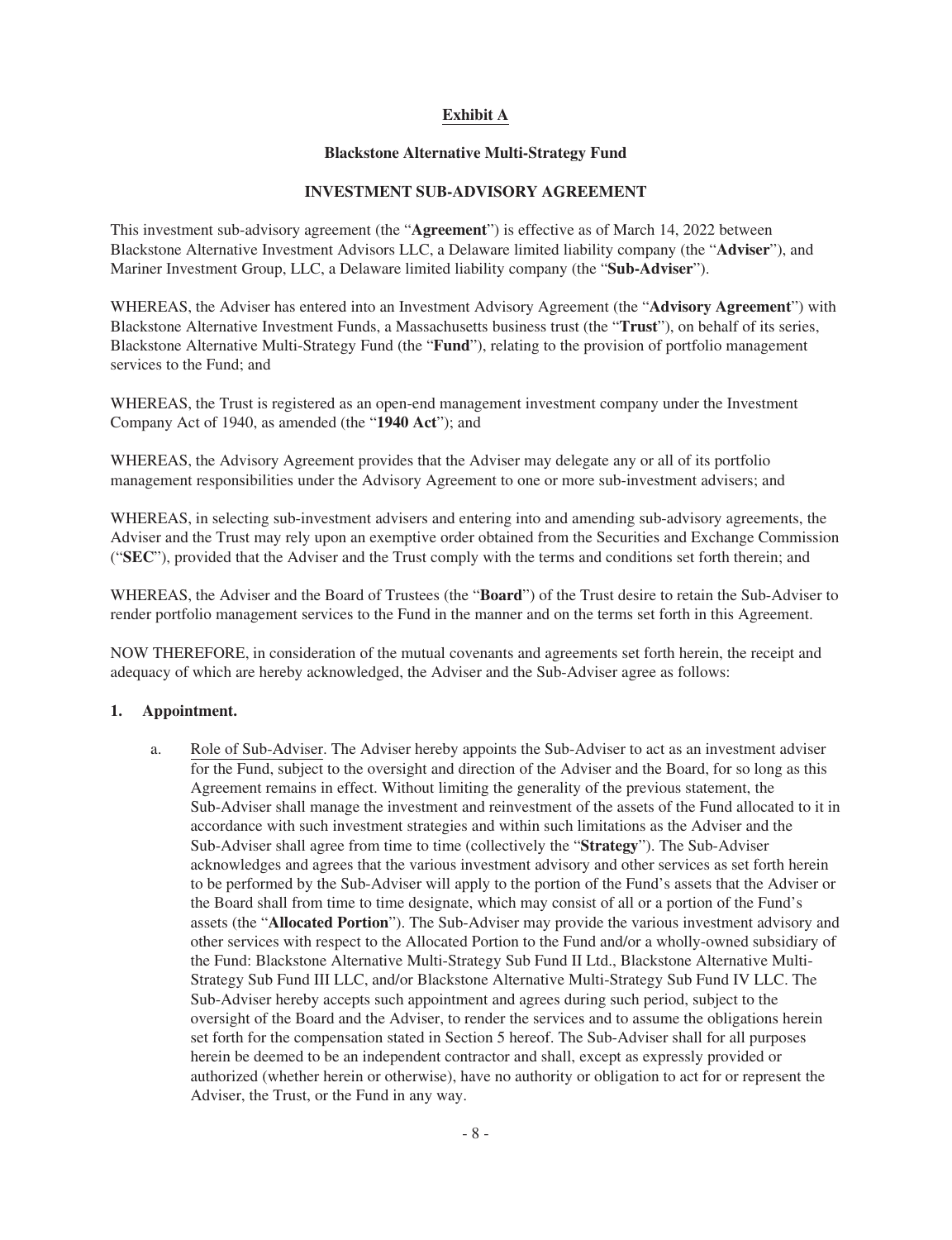- b. Limitations of Sub-Adviser's Responsibility. Except as expressly set forth in this Agreement, the Sub-Adviser shall not be responsible for aspects of the Fund's investment program other than the management of the Allocated Portion in accordance with the Strategy.
- c. Sub-Advisory Arrangement Not Exclusive for Fund and Sub-Adviser. It is acknowledged and agreed that the Adviser may appoint from time to time other sub-advisers in addition to the Sub-Adviser to manage the assets of the Fund that do not constitute the Allocated Portion and nothing in this Agreement shall be construed or interpreted to grant the Sub-Adviser an exclusive arrangement to act as the sole sub-adviser to the Fund. It is further acknowledged and agreed that the Adviser makes no commitment to designate any portion of the Fund's assets to the Sub-Adviser as the Allocated Portion. The Adviser also recognizes that the Sub-Adviser may be or become associated with other investment entities and engage in investment management for others. Except to the extent necessary to perform its obligations hereunder, nothing herein shall be deemed to require the Sub-Adviser to devote any minimum amount of time or attention to the management of the Allocated Portion. Except as otherwise expressly provided herein, nothing herein shall be deemed to limit or restrict the right of the Sub-Adviser to engage in, or to devote time and attention to the management of any other business, whether of a similar or dissimilar nature, or to render services of any kind to any other corporation, firm, individual or association. The Sub-Adviser may on occasion give advice or take action with respect to other investment entities that it manages that differs from the advice given with respect to the Allocated Portion.

### **2. Sub-Adviser Duties.**

The Sub-Adviser is hereby granted (subject to the limitations expressed) the following authority and undertakes to provide the following services and to assume the following obligations:

- a. Supervision; Adviser Retains Certain Authority. In furnishing the services hereunder, the Sub-Adviser will be subject to the supervision of the Adviser and the Board. Subject to notice to the Sub-Adviser, the Adviser retains complete authority, to the extent permitted under the Advisory Agreement, to immediately assume direct responsibility for any function delegated to the Sub-Adviser under this Agreement.
- b. Continuous Investment Program. The Sub-Adviser shall formulate and implement a continuous investment program for the Allocated Portion in accordance with the Strategy, including determining what portion of such assets will be invested or held uninvested in cash or cash equivalents. Without limiting the generality of the foregoing, the Sub-Adviser is authorized to: (i) make investment decisions for the Fund in respect of the Allocated Portion, including decisions for the investment and reinvestment of the assets (including cash and cash-equivalent assets) held in the Allocated Portion; (ii) place purchase and sale orders for portfolio transactions in respect of the Allocated Portion and manage otherwise uninvested cash or cash equivalent assets of the Allocated Portion; (iii) use financial derivative instruments and any of the efficient portfolio management techniques and instruments as may in the reasonable opinion of the Sub-Adviser be necessary in order to implement the Strategy; and (iv) subject to Section 2(d) below, execute account documentation, agreements, contracts, and other documents as may be requested by brokers, dealers, counterparties, and other persons in connection with the Sub-Adviser's management of the Allocated Portion (in such respect, and only for this limited purpose, the Sub-Adviser will, as necessary to effect such documentation, agreements, contracts and other documents, act as the Adviser's and the Fund's agent and attorney-in-fact). The Sub-Adviser, in general, will take such action as is appropriate to manage the Allocated Portion effectively.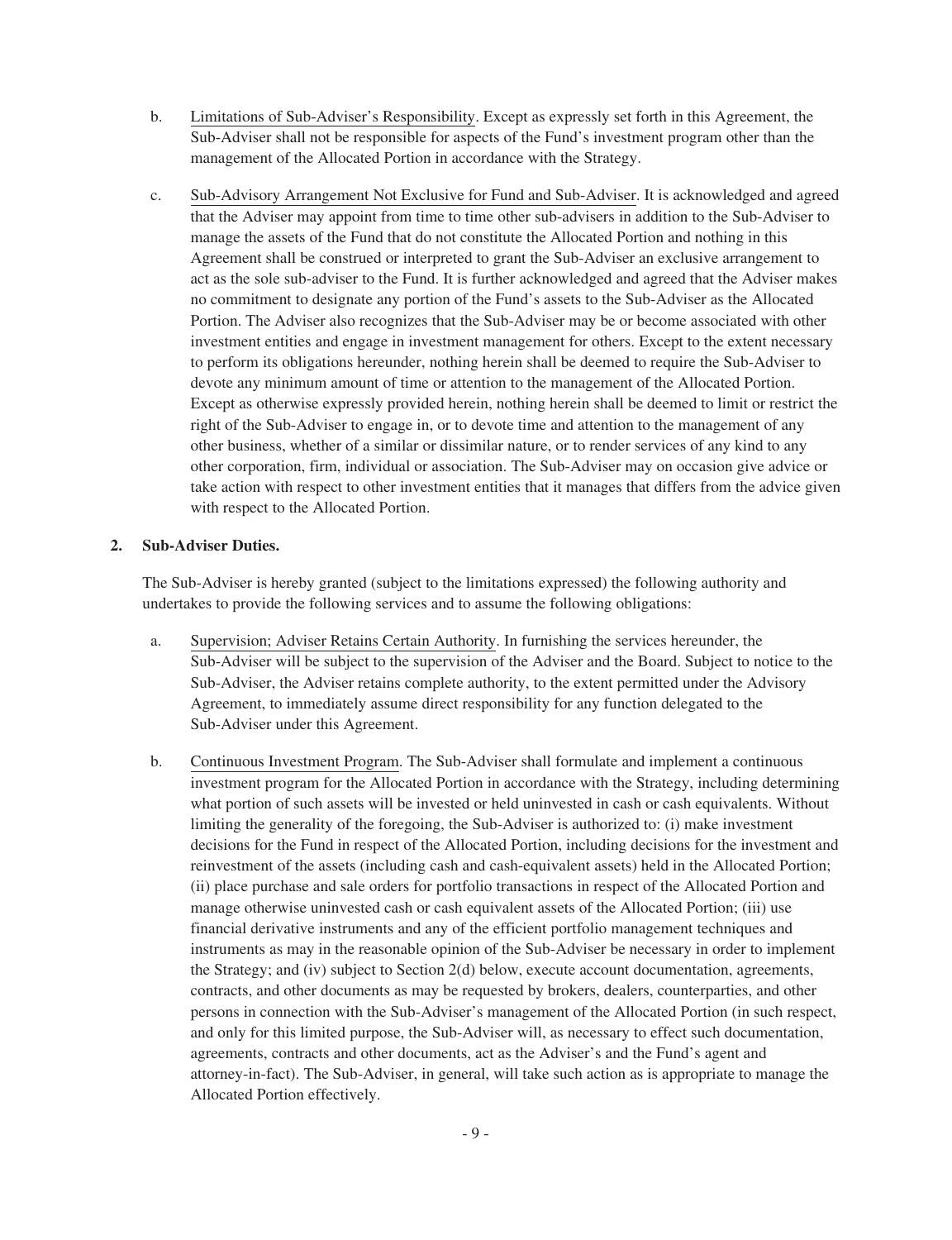- c. Management in Accordance with Fund Governing Documents and Procedures. The Sub-Adviser will manage the Allocated Portion subject to and in accordance with:
	- i. the Strategy;
	- ii. the policies and restrictions of the Fund set forth in the Fund's Agreement and Declaration of Trust, as amended, By-Laws and the Fund's registration statement (as from time to time amended, supplemented, and in effect, the "**Registration Statement**") (collectively, the "**Governing Documents**");
	- iii. the requirements applicable to registered investment companies under applicable laws, including without limitation the 1940 Act and the rules and regulations thereunder and the Internal Revenue Code of 1986, as amended, and the rules and regulations thereunder applicable to qualification as a "regulated investment company";
	- iv. any service level agreement that may be agreed between the parties from time to time; and
	- v. any written instructions which the Adviser or the Board may issue to the Sub-Adviser from time to time.
- d. The Sub-Adviser also agrees to conduct its activities hereunder in accordance with any applicable procedures or policies adopted by the Board or the Adviser with respect to the Fund as from time to time in effect and communicated in writing to the Sub-Adviser (the "**Procedures**"). The Adviser has provided to the Sub-Adviser copies of all current Governing Documents and current Procedures and shall provide to the Sub-Adviser any amendments or supplements thereto. The Adviser will provide reasonable notice to the Sub-Adviser of any changes to the Governing Documents or the Procedures that may have a material impact on the Strategy or the services provided by the Sub-Adviser hereunder. The Adviser shall promptly furnish the Sub-Adviser with such additional information as may be reasonably necessary for or reasonably requested by the Sub-Adviser to perform its responsibilities pursuant to this Agreement.
- e. Fund Counterparties. The Sub-Adviser will utilize counterparties and/or clearing members for prime brokerage, futures clearing, listed and OTC options and swap services, ISDA services, and other transactions in financial derivative instruments under agreements set up by, and in the name of, the Adviser or the Fund. The Sub-Adviser will provide reasonable assistance to the Adviser in negotiating trading terms and other arrangements with counterparties and/or clearing members upon reasonable request. In effecting transactions for the Allocated Portion, the Sub-Adviser will utilize broker-dealers and swap execution facilities, if applicable, for trade execution selected by the Sub-Adviser, and accounts set up by the Sub-Adviser with such broker-dealers and swap execution facilities. The Adviser will be responsible for managing any collateral and margin requirements associated with investments made for the Allocated Portion (where applicable), including providing instructions to the custodian for the Fund (the "**Custodian**") and will perform in-house reconciliation procedures on such accounts.
- f. Reports. The Sub-Adviser shall render such reports to the Board and the Adviser as they may reasonably request concerning the investment activities of the Sub-Adviser with respect to the Fund. On each business day, the Sub-Adviser shall provide reports (to which the Adviser will have access) to the Fund's administrator (the "**Administrator**") regarding (i) the securities or other instruments, including, without limitation, cash and cash equivalents, held in the Allocated Portion; and (ii) the securities or other instruments purchased and sold for the Allocated Portion by the Sub-Adviser on such business day. The Sub-Adviser also shall provide such additional information to the Adviser or the Administrator regarding the Sub-Adviser's implementation of the Strategy as the Adviser or Administrator may reasonably request in such format as the Adviser or Administrator may request.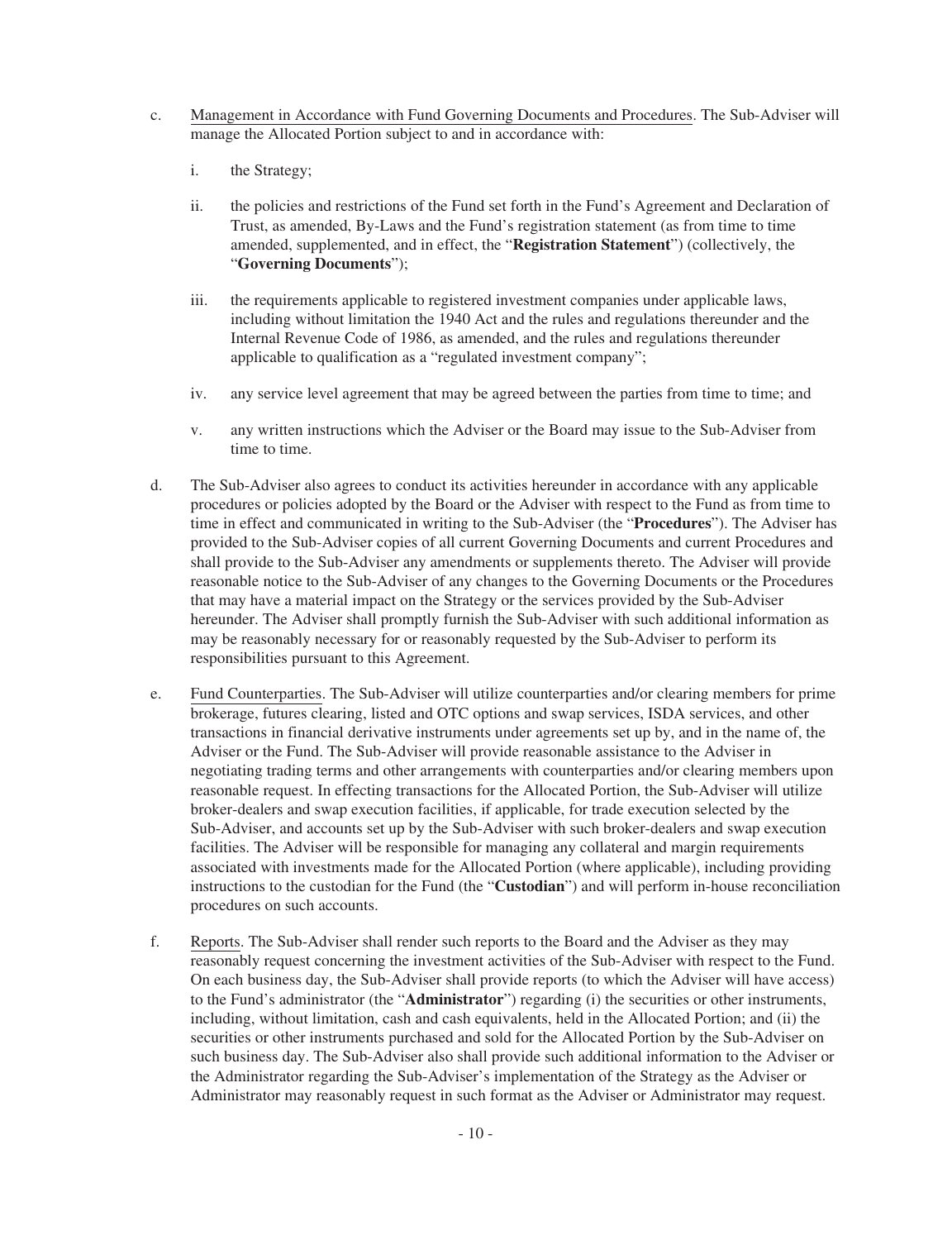- g. Proxy Voting. To the extent applicable to the Strategy, the parties hereby agree that the Sub-Adviser shall assume responsibility for voting proxies and making all other voting and consent determinations with respect to the issuers of securities and other instruments held in the Allocated Portion in accordance with the Sub-Adviser's then-existing proxy voting policies and procedures (a copy of which has been provided by the Sub-Adviser to the Adviser); *provided* that the Sub-Adviser's proxy voting policies and procedures for the Allocated Portion are not inconsistent with the proxy voting policies and procedures adopted by the Fund and provided to the Sub-Adviser from time to time. The Sub-Adviser shall provide disclosure regarding its proxy voting policies and procedures in accordance with the requirements of Form N-1A for inclusion in the Registration Statement of the Trust. To the extent that the Sub-Adviser votes proxies for the Fund, the Sub-Adviser shall report to the Adviser in a timely manner a record of all proxies voted, in such form and format that permits the Fund to comply with the requirements of Form N-PX with respect to the Allocated Portion. During any annual period in which the Sub-Adviser has voted proxies for the Fund, the Sub-Adviser shall, as may reasonably be requested by the Adviser, certify as to its compliance with its proxy voting policies and procedures and applicable federal statutes and regulations.
- h. Filing Claims. The parties hereby agree that the Sub-Adviser shall not be responsible for the filing of claims (or otherwise causing the Fund to participate) in class action litigation, settlements, bankruptcy proceedings, or similar proceedings in which shareholders may participate related to securities currently or previously associated with the Allocated Portion. Notwithstanding the foregoing, at the Sub-Adviser's reasonable request, Sub-Adviser may assume responsibility for the filing of claims (or otherwise causing the Fund to participate) in class action litigation, settlements, bankruptcy proceedings, or similar proceedings related to securities currently or previously associated with the Allocated Portion.
- i. Sub-Adviser's Management and Monitoring of the Allocated Portion. The Sub-Adviser shall be responsible for daily monitoring of the investment activities and portfolio holdings associated with the Allocated Portion to ensure compliance with the Strategy, relevant Governing Documents and Procedures, and applicable law. The Adviser or the Trust on behalf of the Fund, as applicable, shall timely provide to the Sub-Adviser all information and documentation that the parties mutually agree are necessary or appropriate for the Sub-Adviser to fulfill its obligations under this Agreement. The Sub-Adviser shall act on any reasonable instructions of the Adviser with respect to the investment activities used to manage the Allocated Portion to ensure the Fund's compliance with the Governing Documents, Procedures, and applicable law.
- j. Daily Transmission of Information to Custodian. In connection with any purchase and sale of securities or other instruments for the Allocated Portion, the Sub-Adviser will arrange for the transmission to the Custodian on a daily basis such confirmation, trade tickets, and other documents and information, including, but not limited to, CUSIP, Sedol, or other numbers that identify the securities or other instruments to be purchased or sold on behalf of the Fund, as may be reasonably necessary to enable the Custodian to perform its custodial, administrative, and recordkeeping responsibilities with respect to the Fund. Copies of such confirmations, trade tickets, and other documents and information shall be provided concurrently to the Administrator. With respect to securities or other instruments to be settled through the Fund's Custodian, the Sub-Adviser will arrange for the prompt transmission of the confirmation of such trades to the Custodian. The parties acknowledge that the Sub-Adviser is not a custodian of the Fund's assets and will not take possession or custody of such assets.
- k. Assistance with Valuation. The Sub-Adviser will provide reasonable assistance to the Adviser, the Custodian, the Administrator or another similar party designated by the Adviser in assessing the fair value of securities or other instruments held in the Allocated Portion for which market quotations are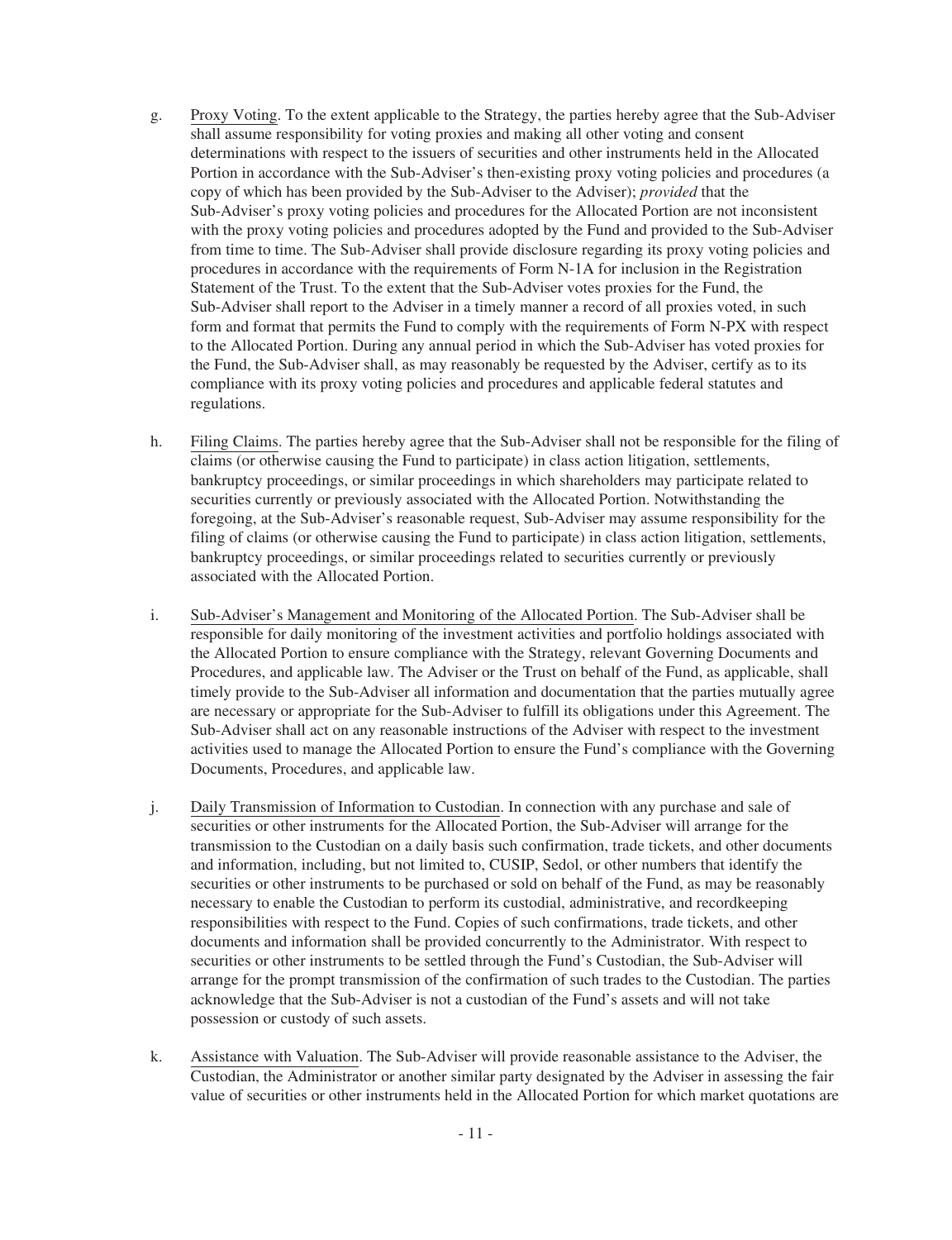not readily available or for which the Adviser or the Board has otherwise determined to fair value such portfolio holdings.

- l. Provision of Information and Certifications. The Sub-Adviser shall timely provide to the Adviser and the Trust, on behalf of the Fund, all information and documentation they may reasonably request as necessary or appropriate in order for the Adviser and the Board to oversee the activities of the Sub-Adviser and to comply with the requirements of the Governing Documents, the Procedures, and any applicable law, including, without limitation, (i) information and commentary relating to the Sub-Adviser or the Allocated Portion for the Fund's annual and semi-annual reports, in a format reasonably approved by the Adviser, together with (A) a certification that such information and commentary discuss all of the factors that materially affected the performance of the Fund with respect to the Allocated Portion, including the relevant market conditions and the investment techniques and strategies used and (B) additional certifications related to the Sub-Adviser's management of the Allocated Portion in order to support the Fund's filings on Form N-CSR, Form N-PORT and other applicable forms, and the Fund's Principal Executive Officer's and Principal Financial Officer's certifications under Rule 30a-2 under the 1940 Act, thereon; (ii) within 5 business days of a quarter-end, a quarterly certification with respect to compliance and operational matters related to the Sub-Adviser and the Sub-Adviser's management of the Allocated Portion (including, without limitation, compliance with the Procedures), in a format reasonably requested by the Adviser, as it may be amended from time to time; and (iii) an annual certification from the Sub-Adviser's Chief Compliance Officer, appointed under Rule 206(4)-7 under the Investment Advisers Act of 1940, as amended (the "**Advisers Act**"), with respect to the design and operation of the Sub-Adviser's compliance program, in a format reasonably requested by the Adviser.
- m. Code of Ethics. The Sub-Adviser will maintain a written code of ethics (the "**Code of Ethics**") that complies with the requirements of Rule 17j-1 under the 1940 Act ("**Rule 17j-1**"), a copy of which will be provided to the Adviser and the Fund, and will institute procedures reasonably necessary to prevent any Access Person (as defined in Rule 17j-1) from violating its Code of Ethics. The Sub-Adviser will follow such Code of Ethics in performing its services under this Agreement. The Sub-Adviser also will certify quarterly to the Trust on behalf of the Fund and the Adviser that it and its "Advisory Persons" (as defined in Rule 17j-1) have complied materially with the requirements of Rule 17j-1 during the previous quarter or, if not, explain what the Sub-Adviser has done to seek to ensure such compliance in the future. Annually, the Sub-Adviser will furnish a written report, which complies with the requirements of Rule 17j-1 and Rule 38a-1, concerning the Code of Ethics and its compliance program, respectively, to the Trust and the Adviser. The Sub-Adviser shall notify the Adviser promptly upon becoming aware of any material violation of the Code of Ethics involving the Fund. Upon request of the Board or the Chief Compliance Officer on behalf of the Fund or the Adviser with respect to violations of the Code of Ethics directly affecting the Fund, the Sub-Adviser will permit representatives of the Trust or the Adviser to examine reports (or summaries of the reports) required to be made by Rule 17j-1 relating to enforcement of the Code of Ethics. The Sub-Adviser will provide such additional information regarding violations of the Code of Ethics as the Board or the Chief Compliance Officer on behalf of the Fund or the Adviser may reasonably request in order to assess the functioning of the Code of Ethics or any harm caused to the Fund from a violation of the Code of Ethics, but reserving the right to assert all applicable legal privileges, provided that such assertion does not conflict with the Fund's or the Board's compliance with applicable law or any confidentiality obligations. Further, the Sub-Adviser represents and warrants that it has policies and procedures regarding the detection and prevention of the misuse of material, nonpublic information by the Sub-Adviser and its employees.
- n. Sub-Adviser Review of Materials. Upon the Adviser's request, the Sub-Adviser shall review and comment upon selected portions relating to the Sub-Adviser and/or the Strategy (including the Allocated Portion) of the Registration Statement, other offering documents and ancillary sales and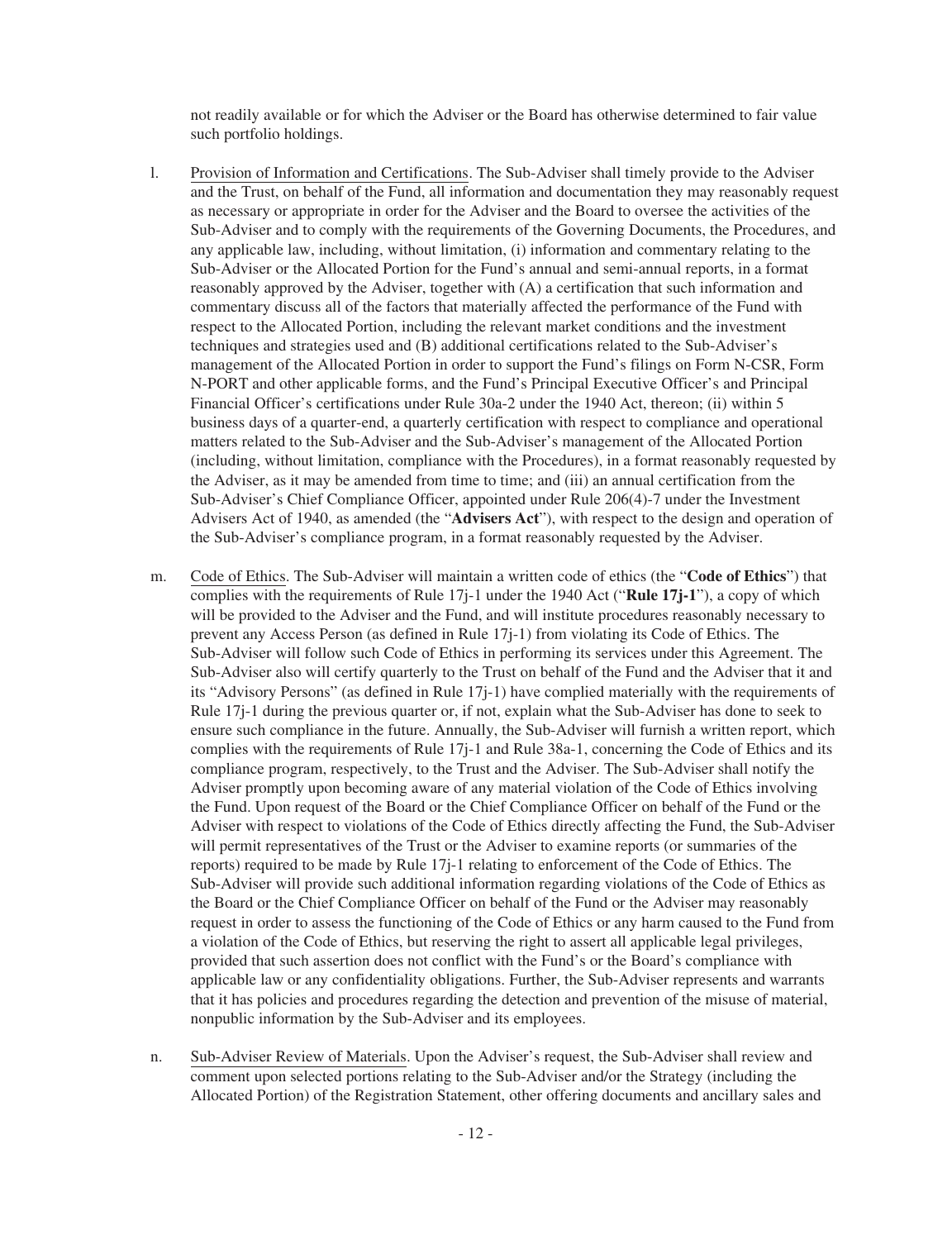marketing materials prepared by the Adviser for the Fund (with respect to the Sub-Adviser's provision of the services under this Agreement or the Strategy or performance with respect to the Allocated Portion), and participate, at the reasonable request of the Adviser, in educational meetings with placement agents and other intermediaries about portfolio management and investment-related matters of the Fund. The Sub-Adviser will promptly inform the Fund and the Adviser upon becoming aware that any information in the Registration Statement relating to the Sub-Adviser or the Strategy is (or will become) inaccurate or incomplete.

- o. Regulatory Communications and Notices. The Sub-Adviser shall promptly notify the Adviser regarding any inspections, notices or inquiries from any governmental, administrative or selfregulatory agency, including without limitation, any deficiency letter, responses to deficiency letters or similar communications or actions (i) relating to the Sub-Adviser's management of the Allocated Portion or that otherwise relate to the Fund or (ii) that involve matters that could reasonably be viewed as material to the Sub-Adviser's ability to provide services to the Fund. To the extent that such inspections, notices, or inquiries directly relate to the Fund, or the Strategy or services the Sub-Adviser provides to the Fund, the Sub-Adviser shall promptly make available such documents to the Adviser unless, in the opinion of the Sub-Adviser's counsel, the Sub-Adviser would be legally prohibited from doing so. Notwithstanding the foregoing, the Sub-Adviser shall not be required to provide the Adviser notice of any routine exams or sweep exams conducted by any governmental, administrative or self-regulatory agency unless such exams (i) relate to the Sub-Adviser's management of the Allocated Portion or that otherwise relate to the Fund or (ii) that involve matters that could reasonably be viewed as material to the Sub-Adviser's ability to provide services to the Fund.
- p. Notice of Material Actions / Change in Control. The Sub-Adviser will keep the Trust and the Adviser informed of developments of which the Sub-Adviser has, or should have, knowledge that would materially affect the Fund. The Sub-Adviser will promptly notify the Adviser in writing of the occurrence of any of the following events (i) it is served or otherwise receives notice of, or is threatened with, any material action, suit, proceeding, investigation, at law or in equity, before or by any court, governmental, administrative or self-regulatory agency, or public board or body, (A) directly involving the affairs of the Fund or (B) that may reasonably be expected to materially affect the investment management business of the Sub-Adviser and (ii) any change in the actual control or management of the Sub-Adviser or change in the portfolio manager(s) primarily responsible for the day-to-day management of the Allocated Portion.

### **3. Broker-Dealer Selection.**

To the extent provided in the Registration Statement, and in accordance with applicable law and applicable policies and procedures of the Sub-Adviser, as approved by the Board (the "**Sub-Adviser Procedures**"), the Sub-Adviser shall, in the name of the Fund, place orders for the execution of portfolio transactions for the Allocated Portion, when applicable, with or through such brokers, dealers or other financial institutions described in Section 2(e) hereof. The Sub-Adviser shall use its reasonable best efforts to obtain the best execution and efficient execution on all portfolio transactions executed in respect of the Allocated Portion. The Sub-Adviser may, to the extent permissible by Section 28(e) of the Securities Exchange Act of 1934, and consistent with applicable Sub-Adviser Procedures, consider, among other things, the financial responsibility, research and investment information, and other services provided by broker-dealers who may effect or be a party to any such transaction or to other transactions to which other clients of the Sub-Adviser may be a party.

On occasions when the Sub-Adviser deems the purchase or sale of a security to be in the best interest of the Fund as well as other clients of the Sub-Adviser, the Sub-Adviser may, in accordance with applicable law and any relevant Sub-Adviser Procedures, aggregate the securities to be so purchased or sold with other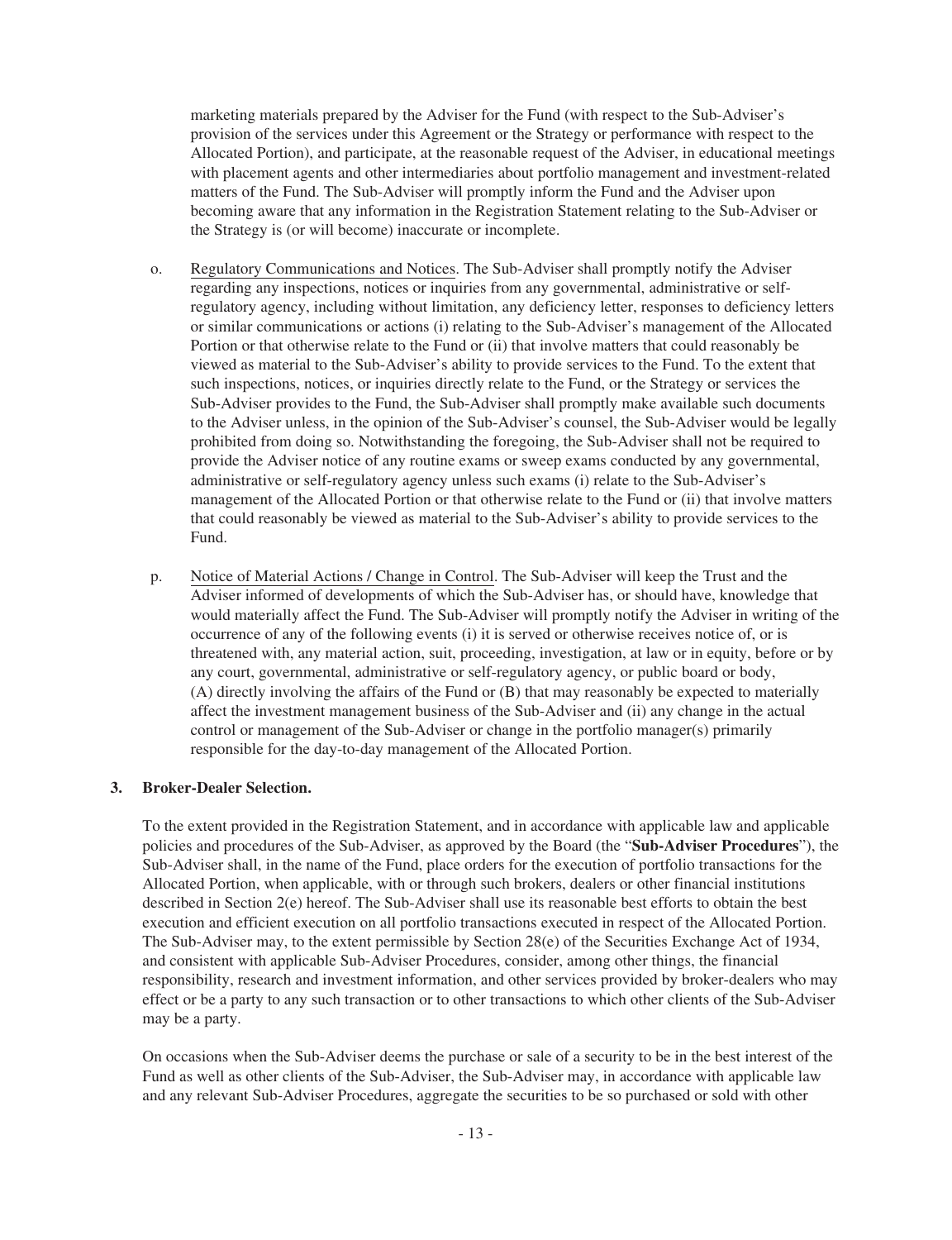orders for other clients of the Sub-Adviser in order to obtain best execution. In such event, allocation of the securities so purchased or sold, as well as of the fees and expenses incurred in the transaction, will be made by the Sub-Adviser consistent with the Sub-Adviser Procedures and in the manner it considers to be equitable and consistent with its fiduciary obligations to the Fund and to such other clients.

On an ongoing basis, at such times as the Adviser or the Board shall request, the Sub-Adviser will provide a written report to the Adviser and the Board, in a form reasonably agreed between the Sub-Adviser and the Adviser, summarizing (i) the brokerage details with respect to transactions executed by the Sub-Adviser for the Allocated Portion and (ii) the "soft dollar" arrangements (if any) that the Sub-Adviser maintains with brokers or dealers that execute transactions for the Allocated Portion, and of all research and other services provided to the Sub-Adviser by a broker or dealer (whether prepared by such broker or dealer or by a third party) as a result, in whole or in part, of the direction of Fund transactions for the Allocated Portion to the broker or dealer.

### **4. Books and Records; Periodic Reports.**

- a. Maintenance Requirements. The Sub-Adviser shall maintain such books and records with respect to the Allocated Portion as are required by law, including, without limitation, the 1940 Act (including, without limitation, the investment records and ledgers required by Rule 31a-1) and the Advisers Act, and the rules and regulations thereunder (the "**Fund's Books and Records**"). The Sub-Adviser agrees that the Fund's Books and Records are the Fund's property and further agrees to surrender promptly to the Trust or the Adviser the Fund's Books and Records upon the request of the Board or the Adviser; *provided, however,* that the Sub-Adviser may retain copies of the Fund's Books and Records at its own cost. The Sub-Adviser shall make the Fund's Books and Records available for inspection and use by the SEC and other regulatory authorities having authority over the Fund, the Trust, the Adviser, or any person retained by the Board at all reasonable times as requested by the Adviser or the Board. Where applicable, the Fund's Books and Records shall be maintained by the Sub-Adviser for the periods and in the places required by Rule 31a-2 under the 1940 Act. In the event of the termination of this Agreement and upon the Adviser's request, the Fund's Books and Records will be returned to the Trust or the Adviser. The Adviser and Fund's Chief Compliance Officer shall, upon reasonable notice, be provided with access to the Sub-Adviser's documentation and records relating to the Fund and requested copies of any such documentation and records.
- b. Periodic Reports. The Sub-Adviser shall (i) render to the Board such periodic and special reports as the Board or the Adviser may reasonably request; and (ii) meet with any persons at the reasonable request of the Adviser or the Board for the purpose of reviewing the Sub-Adviser's performance under this Agreement upon reasonable advance notice.

#### **5. Compensation of the Sub-Adviser.**

The Adviser will pay the Sub-Adviser for its services with respect to the Fund the compensation specified in Appendix A to this Agreement.

#### **6. Allocation of Charges and Expenses.**

The Sub-Adviser shall bear its expenses of providing services pursuant to this Agreement, including, without limitation, the Sub-Adviser's operating and overhead expenses attributable to its duties hereunder. It is understood that, pursuant to the Advisory Agreement, the Fund will pay all expenses other than those expressly stated to be payable by the Sub-Adviser hereunder or by the Adviser under the Advisory Agreement, which such expenses payable by the Fund shall include, without limitation, those set forth in Section 4 of the Advisory Agreement.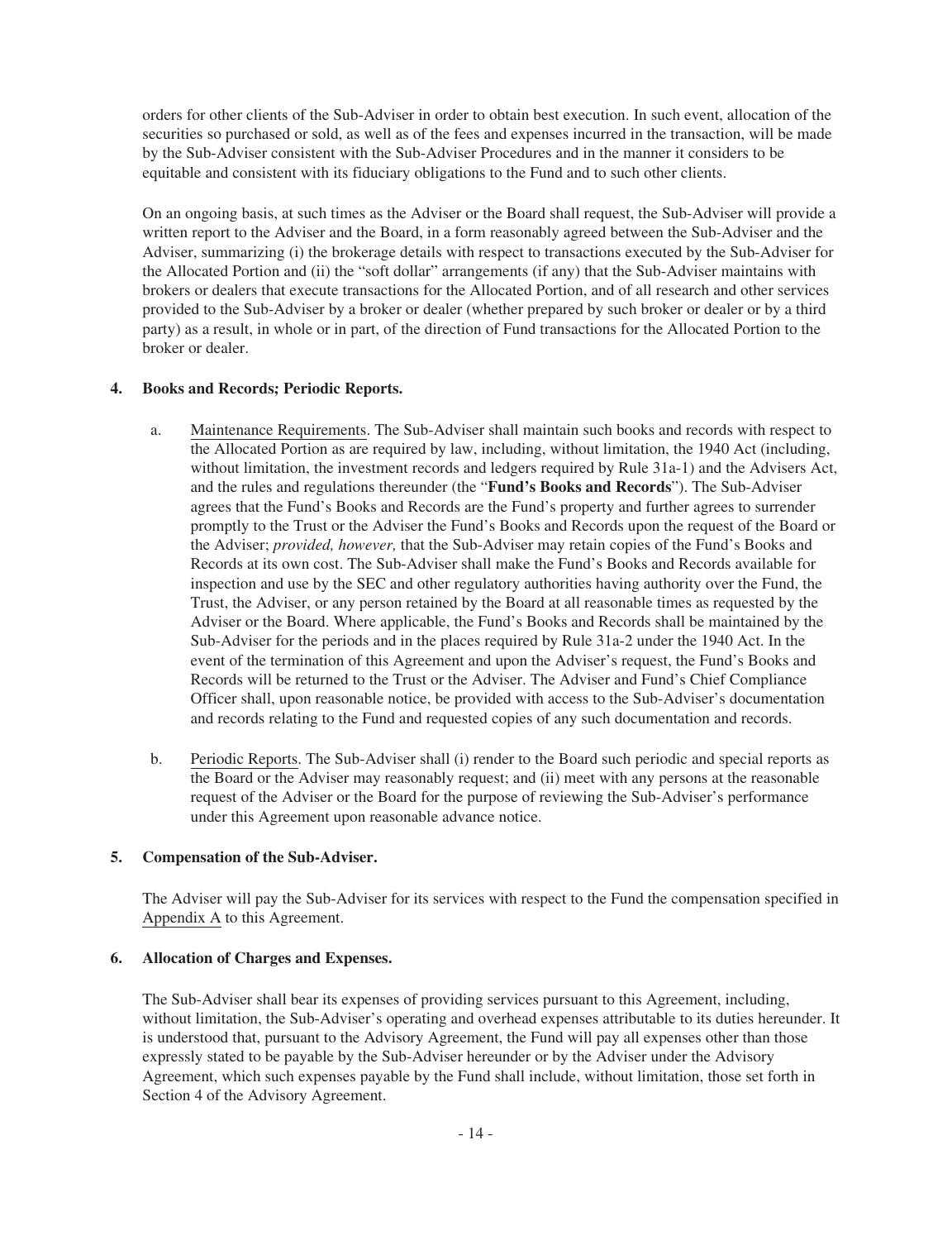# **7. Standard of Care; Breach.**

- a. Standard of Care. The Sub-Adviser will exercise its best judgment and will act in good faith and use reasonable care and act in a manner consistent with applicable federal and state laws and regulations in rendering the services it has agreed to provide under this Agreement.
- b. Notification, Curing Breach. The Sub-Adviser will notify the Adviser as soon as reasonably practicable upon detection of any breach by the Sub-Adviser of the 1940 Act, the Governing Documents, the Procedures, the Strategy, or this Agreement. The Adviser will notify the Sub-Adviser as soon as reasonably practicable upon detection of any material breach by the Adviser of the 1940 Act, the Governing Documents or the Procedures (to the extent that such breach would have a material adverse effect on Sub-Adviser's management of the Allocated Portion).

Each of the Adviser and the Sub-Adviser shall use its reasonable best efforts to cooperate with the othe party in curing any regulatory or compliance breaches or breaches of this Agreement as promptly as possible.

# **8. Use of Names and Track Record.**

- a. Adviser's and Fund's Use of Sub-Adviser Name. For so long as the Fund remains in existence, the Adviser and the Fund shall have a royalty-free license to use the name of the Sub-Adviser, including any short-form of such name, or any combination or derivation thereof, for the purpose of identifying the Sub-Adviser as a sub-adviser to the Fund. The Sub-Adviser acknowledges and agrees that the Adviser, the Fund and the Fund's selling agents will use such names in marketing the Fund to current and prospective investors. The Adviser and the Fund shall cease to use the name of the Sub-Adviser in any newly printed materials (except as may, in the sole discretion of the Adviser, be reasonably necessary to comply with applicable law) promptly upon termination of this Agreement with respect to the Fund. During the term of this Agreement, the Sub-Adviser shall have the right to review all sales and other marketing or other materials utilizing the name of the Sub-Adviser and any combination or derivation thereof (collectively the "**Marketing Materials**"), and shall be provided a copy of the portion of such Marketing Materials relating to the Sub-Adviser in advance of first use (e.g., public dissemination). Notwithstanding that fact, once the Sub-Adviser is provided with an advance copy of the Marketing Materials, if the Sub-Adviser fails to comment in writing (including via e-mail) by the end of the third business day after delivery of such materials, the Sub-Adviser will be deemed to have granted consent on the end of the third business day following delivery of such materials to the Sub-Adviser for approval. Exempted from this above described Sub-Adviser pre-approval process shall be materials that simply list or otherwise include the name of the Sub-Adviser and the performance track record of the Allocated Portion of the Fund (but nothing else).
- b. Restrictions on Use of Adviser's Name. The Sub-Adviser shall not use the name of the Trust, the Fund, the Adviser, "Blackstone Alternative Asset Management L.P." or "Blackstone" (or any combination or derivation thereof) in any material relating to the Sub-Adviser in any manner not approved prior thereto in writing by the Adviser (other than inclusions of such entities in lists of the Sub-Adviser's clients). Each of the Adviser and the Sub-Adviser represents and warrants that it will not make, or cause or allow any of its affiliates to make, any oral or written statement to any third party that disparages, defames, or reflects adversely upon the Trust, the Fund, the Adviser or the Sub-Adviser, as applicable. For the avoidance of doubt, nothing in this Agreement shall restrict the Adviser, its affiliates, the Trust, or the Fund from making factual statements in required disclosures (including shareholder report discussions or Fund performance), in reports to the Trust's Board of Trustees, or in response to regulatory inquiries.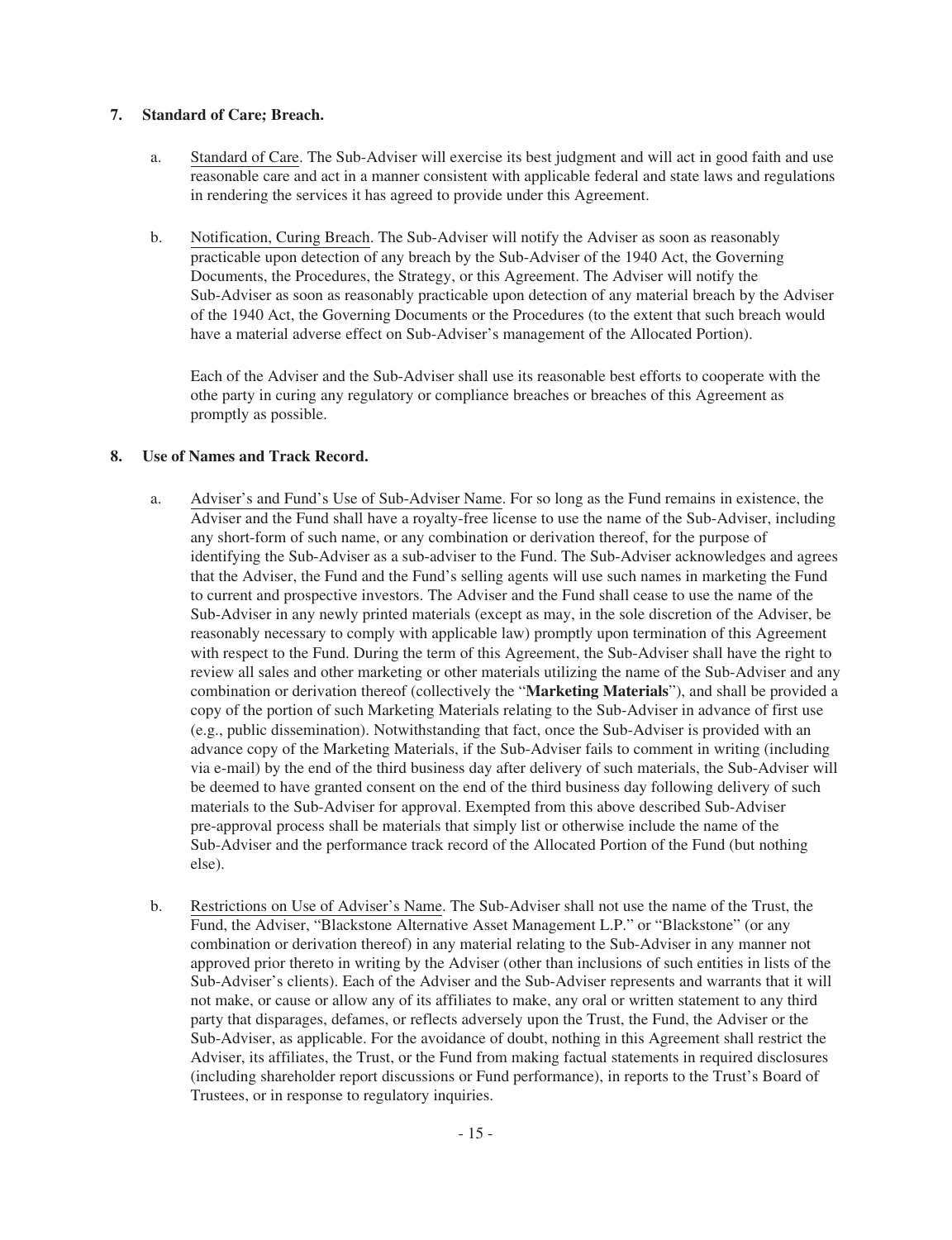c. Sub-Adviser's Use of Track-Record. The Sub-Adviser may use performance data it generates in connection with the Fund along with the name of the Fund in its own client account performance presentations (e.g., in marketing presentations by itself or along with the other client accounts advised by the Sub-Adviser and its portfolio investment team responsible for executing the Strategy), *provided* that the Fund is not specifically identified by name without approval in writing by the Adviser (and such approval shall not be unreasonably withheld). Notwithstanding the above, the Adviser agrees that the Sub-Adviser may use the Adviser's and the Fund's name in responding selectively to requests in due diligence questionnaires and similar requests.

# **9. Liability and Indemnification.**

- a. Absent the Sub-Adviser's material breach of this Agreement or the willful misconduct, bad faith, gross negligence, or reckless disregard of the obligations or duties hereunder on the part of the Sub-Adviser, or its officers, directors, partners, agents, employees, and controlling persons, the Sub-Adviser shall not be liable for any act or omission in the course of, or connected with, rendering services hereunder or for any losses that may be sustained in the purchase, holding, or sale of any position; *provided, however,* that the obligations of the Sub-Adviser with respect to a "Trade Error" or "Compliance Error" (as defined in the Procedures, as the same may be amended from time to time) shall be as set forth in the Procedures. Prior to effecting any material change to the definitions in the Procedures of Trade Error or Compliance Error (or to any associated obligations or liabilities of the Sub-Adviser), the Adviser agrees to provide written notice to the Sub-Adviser at least 35 days prior to the material change becoming effective with respect to the Allocated Portion unless, in the reasonable discretion of the Adviser, such change must become effective earlier due to any applicable law, rule, regulation or court order. It is acknowledged and agreed that any Trade Error or Compliance Error that results in a gain to the Fund shall inure to the benefit of the Fund. For the avoidance of doubt, it is acknowledged and agreed that the Fund is a third party beneficiary of the indemnity granted in this Section 9(a) and Section 9(c) below, and the indemnity is intended to cover claims by the Fund, the Trust (on behalf of the Fund), or the Adviser against the Sub-Adviser for recovery pursuant to this section.
- b. The Sub-Adviser acknowledges that it has received notice of and accepts the limitations upon the Fund's liability set forth in its Agreement and Declaration of Trust, as amended. The Sub-Adviser agrees that any of the Fund's obligations shall be limited to the assets of the Fund and that the Sub-Adviser shall not seek satisfaction of any such obligation from the shareholders of the Fund nor from any other series of the Trust or any Trustees or officer, employee, or agent of the Fund or other series of the Trust.
- c. The Sub-Adviser shall indemnify the Fund and the Adviser and each of their respective trustees, members, officers, employees, and shareholders, and each person, if any, who controls the Fund or the Adviser within the meaning of Section 15 of the Securities Act, against, and hold them harmless from, any and all losses, claims, damages, liabilities, costs, and expenses (including, without limitation, reasonable attorneys' and accountants' fees and disbursements) (collectively, "**Losses**") asserted by any third party in so far as such Losses (or actions with respect thereto) arise out of or are based upon (i) any actual material misstatement or omission in the Fund's Registration Statement, any proxy statement, or communication to current or prospective investors in the Fund relating to disclosure provided to the Adviser or the Fund by the Sub-Adviser for inclusion in such documents; or (ii) the bad faith, willful misconduct or gross negligence by the Sub-Adviser in the performance of its duties under this Agreement or reckless disregard of its obligations or duties hereunder. For the avoidance of doubt, it is acknowledged and agreed that the indemnity in this Section 9(c) shall not operate to limit in any way the indemnification granted by the Sub-Adviser to the Adviser, the Fund, or the Trust (on behalf of the Fund) in Section 9(a) above.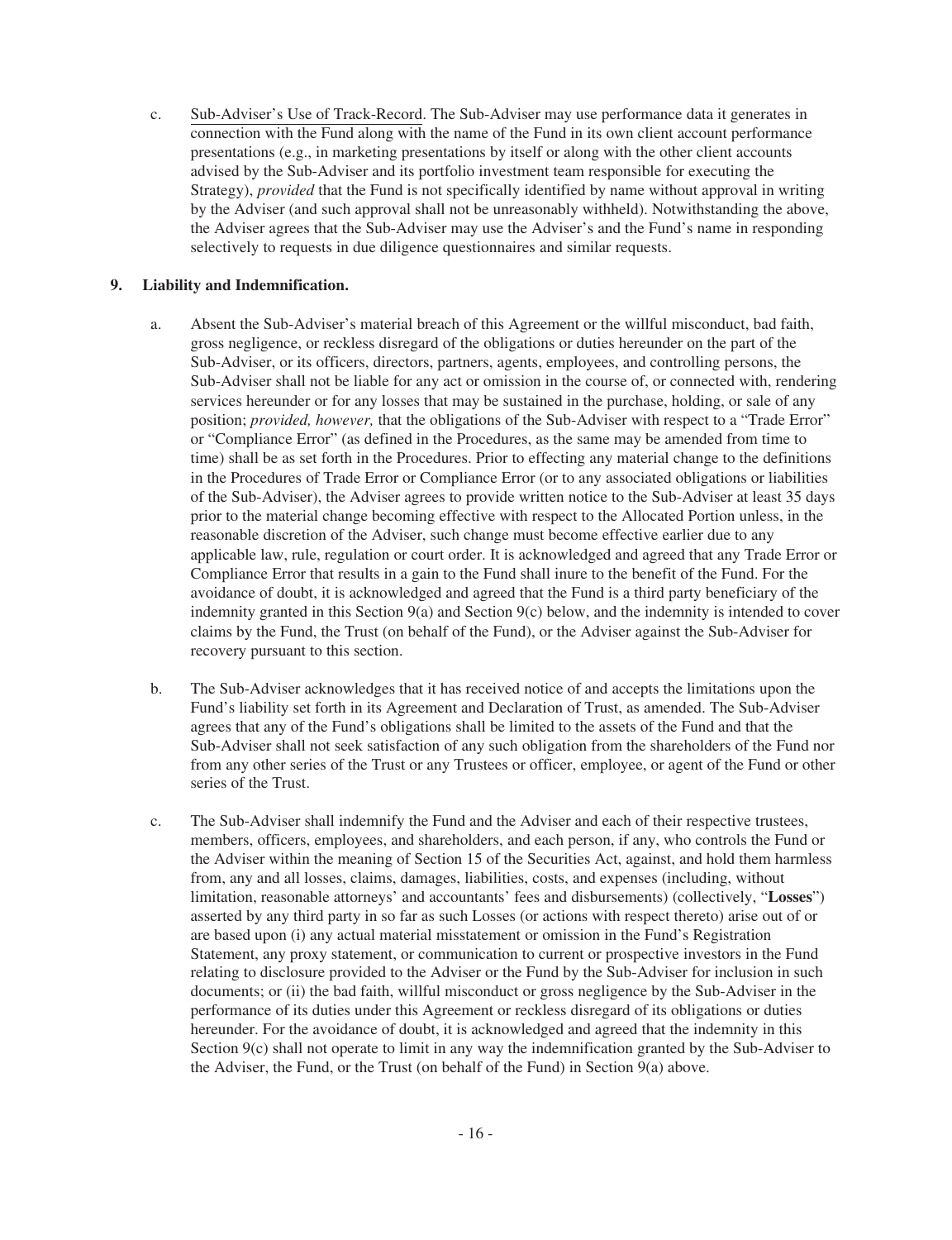- d. The Adviser shall indemnify the Sub-Adviser and each of its partners/members, officers, employees and shareholders, and each person, if any, who controls the Sub-Adviser within the meaning of Section 15 of the Securities Act, against, and hold them harmless from, any and all Losses asserted by any third party in so far as such Losses (or actions with respect thereto) arise out of or are based upon (i) any actual material misstatement or omission in the Fund's Registration Statement, any proxy statement, or communication to current or prospective investors in the Fund (other than a misstatement or omission relating to disclosure provided to the Adviser or the Fund by the Sub-Adviser for inclusion in such documents); (ii) any action or inaction by the Sub-Adviser that the Sub-Adviser has made or refrained from making, as applicable, in good faith pursuant to and consistent with the Board's and/or Adviser's written instructions to the Sub-Adviser; or (iii) the bad faith, willful misconduct, or gross negligence by the Adviser in the performance of its duties under this Agreement or reckless disregard of its obligations or duties hereunder.
- e. Promptly after receipt of notice of any action, arbitration, claim, demand, dispute, investigation, lawsuit, or other proceeding (each a "**Proceeding**") by a party seeking to be indemnified under Section 9(c) or 9(d) (the "**Indemnified Party**"), the Indemnified Party will, if a claim in respect thereof is to be made against a party against whom indemnification is sought under Section 9(c) or 9(d) (the "**Indemnifying Party**") notify the Indemnifying Party in writing of the commencement of such Proceeding; provided that, the failure to so notify the Indemnifying Party shall not relieve the Indemnifying Party from any indemnification liability which it may have to the Indemnified Party. No Indemnifying Party shall be liable under this section for any settlement of any Proceeding entered into without its consent with respect to which indemnity may be sought hereunder.
- f. The rights of indemnification provided in this section shall not be exclusive of or affect any other rights to which any person may be entitled by contract or otherwise by law.

# **10. Sub-Adviser Insurance.**

The Sub-Adviser agrees that it will maintain commercial general liability insurance and an errors and omissions insurance policy with respect to the Sub-Adviser in a commercially reasonable amounts as determined by the Sub-Adviser. The foregoing policies shall be issued by insurance companies that maintain an A.M. Best rating of A- or higher, or are otherwise acceptable to the Adviser in its reasonable discretion. The Fund shall not bear any of the expense (including any deductibles) relating to the foregoing insurance policies.

# **11. Custodian.**

a. The Fund's assets shall be maintained in the custody of its Custodian. Any assets added to the Fund shall be delivered directly to the Fund's Custodian, and the Sub-Adviser shall have no liability for the acts or omissions of any such Custodian.

### **12. Representations of the Sub-Adviser.**

The Sub-Adviser represents, warrants and further covenants as follows:

- a. Duly Organized / Good Standing. It is duly organized, validly existing, and in good standing under the laws of the jurisdiction of its organization, and is qualified to do business in each jurisdiction in which failure to be so qualified would reasonably be expected to have a material adverse effect upon it.
- b. Authority. The execution, delivery and performance by the Sub-Adviser of this Agreement are within the Sub-Adviser's powers and have been duly authorized by all necessary action on the part of its governing body (i.e., its partners or board of directors/trustees/members), and no action by or in respect of, or filing with, any governmental body, agency or official is required on the part of the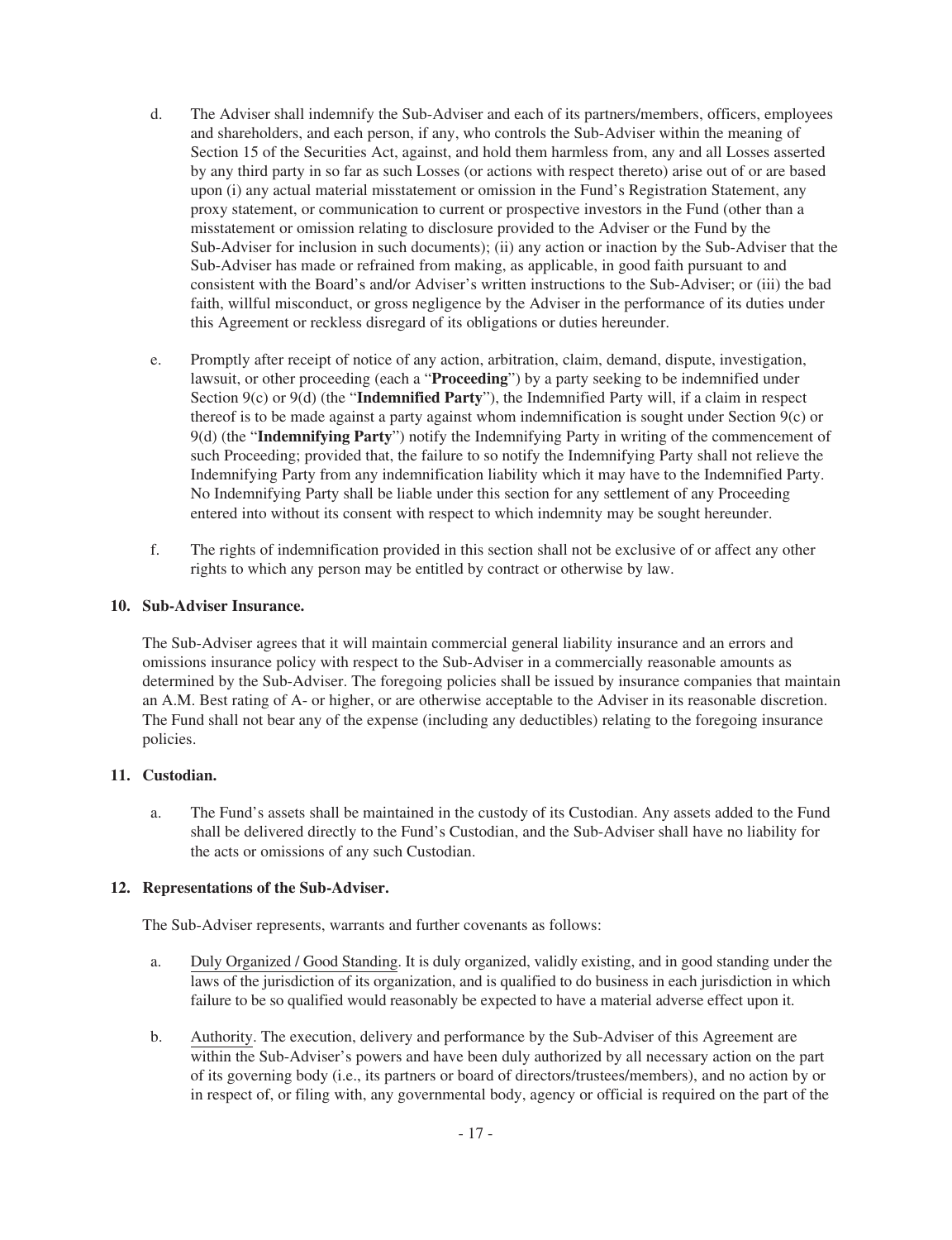Sub-Adviser for the execution, delivery and performance of this Agreement, and the execution, delivery and performance of this Agreement by the Sub-Adviser does not contravene or constitute a default under (i) any provision of applicable law, rule or regulation applicable to the Sub-Adviser, (ii) the Sub-Adviser's governing instruments, or (iii) any agreement, judgment, injunction, order, decree or other instruments binding upon the Sub-Adviser. Any individuals whose signatures are affixed to this Agreement on behalf of the Sub-Adviser have full authority and power to execute this Agreement on behalf of the Sub-Adviser.

- c. Enforceable Agreement. This Agreement is enforceable against the Sub-Adviser in accordance with its terms, subject as to enforcement to bankruptcy, insolvency, reorganization, arrangement, moratorium, and other similar laws of general applicability relating to or affecting creditors' rights and to general equity principles.
- d. Registered Investment Adviser; CFTC Registration. The Sub-Adviser (i) is duly registered as an investment adviser under the Advisers Act and will continue to be so registered for so long as this Agreement remains in effect; (ii) is not prohibited by the 1940 Act or the Advisers Act from performing the services contemplated by this Agreement; (iii) has appointed a Chief Compliance Officer under Rule 206(4)-7 under the Advisers Act; (iv) has adopted written policies and procedures that are reasonably designed to prevent violations of the Advisers Act from occurring, and correct promptly any violations that have occurred, and will provide notice promptly to the Adviser of any material violations relating to the Fund; (v) has materially met and will seek to continue to materially meet for so long as this Agreement remains in effect, any other applicable federal or state requirements, or the applicable requirements of any regulatory or industry selfregulatory agency; and (vi) will promptly notify the Adviser of the occurrence of any event that would disqualify the Sub-Adviser from serving as an investment adviser of a registered investment company pursuant to Section 9(a) of the 1940 Act. To the extent the Sub-Adviser advises the Fund with respect to trading of "commodity interests" as defined under the Commodity Exchange Act (the "**CEA**"), the Sub-Adviser has determined, in consultation with counsel, that it is exempt from registration as a commodity trading advisor (a "**CTA**") under Section 4m(3) of the CEA. The Sub-Adviser will maintain such exemption or will register and be registered for so long as this Agreement remains in effect.
- e. No Material Pending Actions. To the best of its knowledge, there are no material pending, threatened, or contemplated actions, suits, proceedings, or investigations before or by any court, governmental, administrative or self-regulatory body, board of trade, exchange, or arbitration panel to which it or any of its directors, officers, employees, partners, shareholders, members or principals, or any of its affiliates is a party or to which it or its affiliates or any of its or its affiliates' assets are subject, nor has it or any of its affiliates received any notice of an investigation, inquiry, or dispute by any court, governmental, administrative, or self-regulatory body, board of trade, exchange, or arbitration panel regarding any of its or their respective activities which, in each instance described in this Section 12(e), might reasonably be expected to result in a material adverse effect on the Fund, a material adverse change in the Sub-Adviser's financial or business prospects, or which might reasonably be expected to materially impair the Sub-Adviser's ability to discharge its obligations under this Agreement.
- f. Licenses and Registrations. It has all governmental, regulatory, self-regulatory, and exchange licenses, registrations, memberships, and approvals required to act as sub-adviser to the Fund pursuant to this Agreement and it will obtain and maintain any such required licenses, registrations, memberships, and approvals.
- g. ADV. It has provided the Adviser with a copy of its Form ADV and will, promptly after making any material amendment to its Form ADV, furnish a copy of such amendment to the Adviser.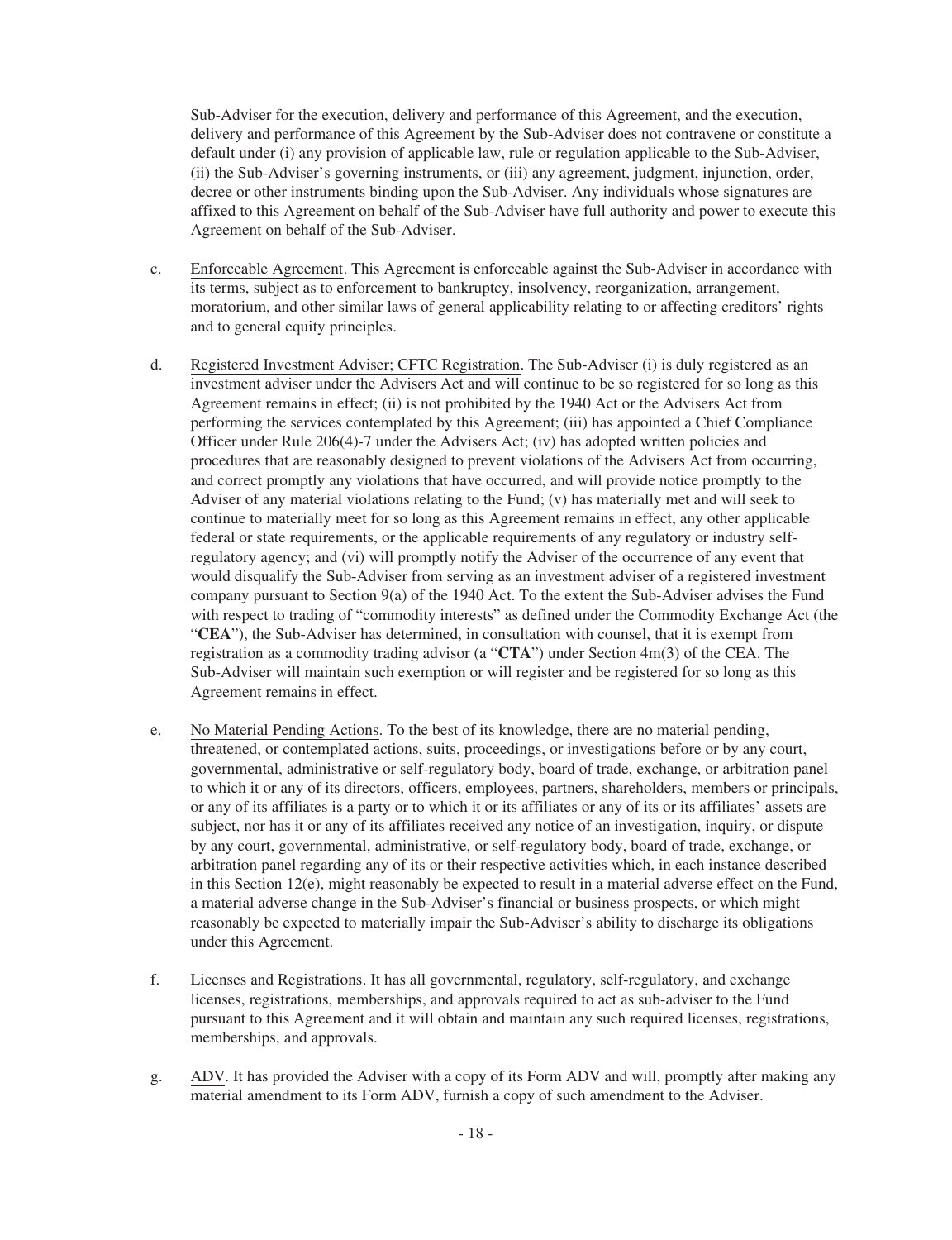- h. Change in Portfolio Management Personnel. The Sub-Adviser shall promptly notify the Adviser  $(i)$  of any changes in its senior management,  $(ii)$  of any change in the portfolio manager $(s)$ responsible for the Allocated Portion and (iii) if Adam Rilander or Phillip Kerr ("**Key Persons**") shall cease to be employed by the Sub-Adviser or to oversee the implementation by the Sub-Adviser of the Strategy, or if there is an actual or expected change in control or management of the Sub-Adviser.
- i. No Untrue Statements or Omissions. The information provided by the Sub-Adviser to the Adviser in writing shall not, to the knowledge of the Sub-Adviser, contain any untrue statement of a material fact or omit to state a material fact necessary to make the information not misleading in light of the circumstances under which they were made.
- j. Section 13 Filings. For purposes of Section 13(f) of the Exchange Act, and Rule 13f-1 thereunder, the Sub-Adviser shall be deemed to exercise investment discretion over any "Section 13(f) securities" (as defined in Rule 13f-1(c) under the Exchange Act) held or previously held in the Allocated Portion, and shall include information regarding such securities in its reports filed on Form 13F. For purposes of Section 13(d) and 13(g) of the Exchange Act, the Sub-Adviser shall be deemed the "beneficial owner" of any equity security held or previously held in the Allocated Portion, and shall include information regarding such securities, as required, in its "beneficial ownership reports" filed on Schedules 13D or 13G. For the avoidance of doubt, nothing contained in this Section 12(j) shall be understood as a representation by the Sub-Adviser that it is the owner (or beneficial owner) of these securities for purposes other than those referenced herein.
- k. Ongoing Representations and Warranties. If, at any time during the term of this Agreement, it discovers any fact or omission, or any event or change of circumstances has occurred, which would make any of its representations and warranties in this Agreement inaccurate or incomplete in any material respect, the Sub-Adviser will provide prompt written notification to the Adviser of such fact, omission, event, or change of circumstance, and the facts related thereto. The Sub-Adviser agrees that it will provide prompt notice to the Adviser in the event that: (i) the Sub-Adviser makes an assignment for the benefit of creditors, files a voluntary petition in bankruptcy, or is otherwise adjudged bankrupt or insolvent by a court of competent jurisdiction; or (ii) a material event occurs with respect to the Sub-Adviser's investment advisory business that could reasonably be expected to adversely impact the Sub-Adviser's ability to perform its duties under this Agreement.

# **13. Representations of the Adviser.**

The Adviser represents, warrants and further covenants as follows:

- a. Duly Organized / Good Standing. It is duly organized, validly existing, and in good standing as a limited liability company under the laws of the State of Delaware, and is qualified to do business in each jurisdiction in which failure to be so qualified would reasonably be expected to have a material adverse effect upon it.
- b. Authority. The execution, delivery and performance by the Adviser of this Agreement are within the Adviser's powers and have been duly authorized by all necessary action, and no action by or in respect of, or filing with, any governmental body, agency or official is required on the part of the Adviser for the execution, delivery and performance of this Agreement, and the execution, delivery and performance of this Agreement by the Adviser does not contravene or constitute a default under (i) any provision of applicable law, rule or regulation applicable to the Adviser, (ii) the Adviser's governing instruments, or (iii) any agreement, judgment, injunction, order, decree or other instruments binding upon the Adviser. Any individuals whose signatures are affixed to this Agreement on behalf of the Adviser have full authority and power to execute this Agreement on behalf of the Adviser.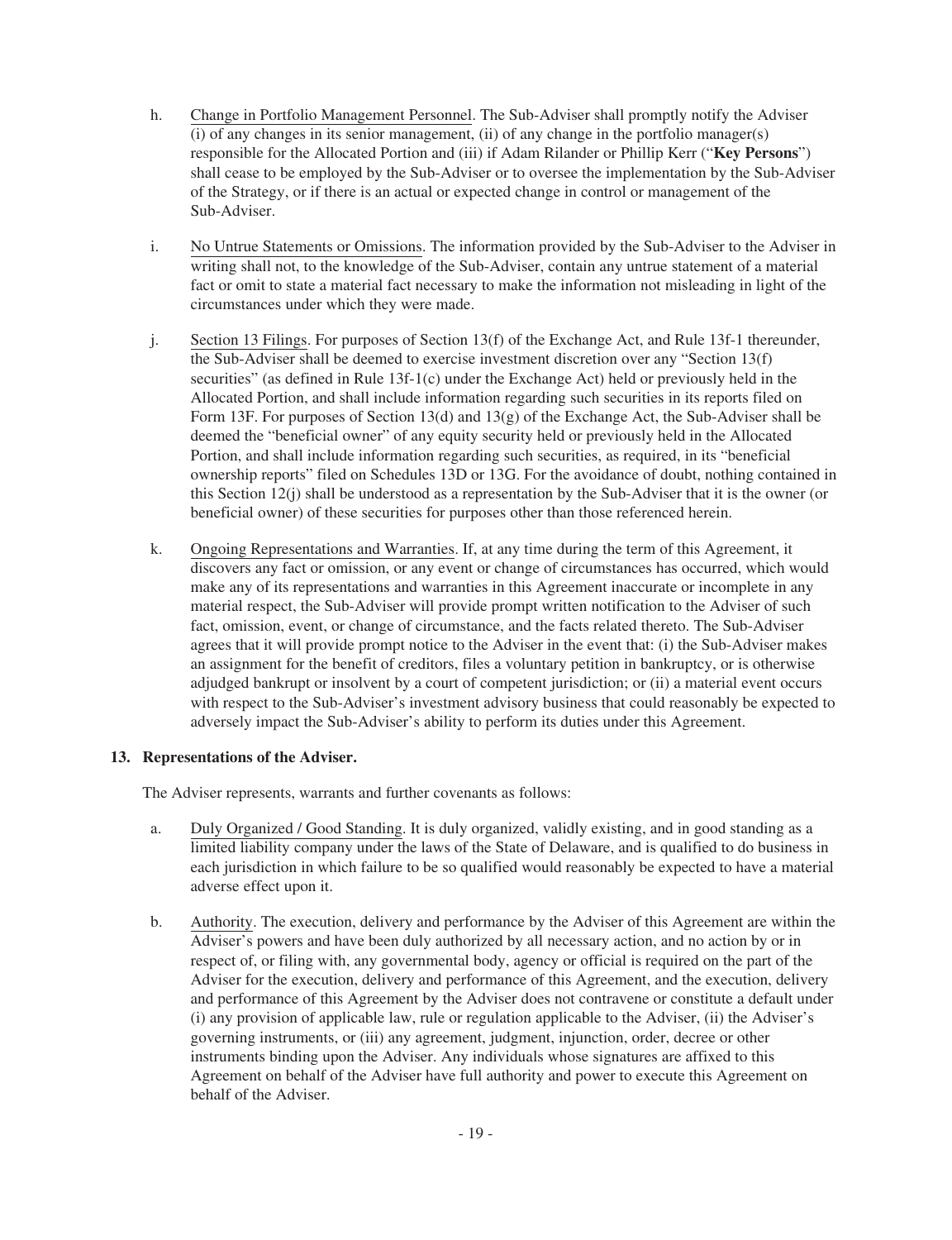- c. Enforceable Agreement. This Agreement is enforceable against the Adviser in accordance with its terms, subject as to enforcement to bankruptcy, insolvency, reorganization, arrangement, moratorium, and other similar laws of general applicability relating to or affecting creditors' rights and to general equity principles.
- d. Registered Investment Adviser; CFTC Registration. The Adviser (i) is duly registered as an investment adviser under the Advisers Act and will continue to be so registered for so long as this Agreement and the Advisory Agreement with the Trust remain in effect, (ii) is not prohibited by the 1940 Act or the Advisers Act from performing the services contemplated by the Advisory Agreement with the Trust, (iii) has appointed a Chief Compliance Officer under Rule 206(4)-7 under the Advisers Act, (iv) has adopted written policies and procedures that are reasonably designed to prevent violations of the Advisers Act from occurring and correct promptly any violations that have occurred, (v) has materially met and will seek to continue to materially meet for so long as this Agreement remains in effect, any other applicable federal or state requirements, or the applicable requirements of any regulatory or industry self-regulatory agency, and (vi) will promptly notify the Sub-Adviser of the occurrence of any event that would disqualify the Adviser from serving as an investment adviser of a registered investment company pursuant to Section 9(a) of the 1940 Act. The Adviser is duly registered as a commodity pool operator and commodity trading advisor with the CFTC and is a member in good standing of the National Futures Association, and will maintain such registration and membership in good standing for so long as this Agreement remains in effect or will be exempt from such registration and membership.
- e. No Material Pending Actions. To the best of its knowledge, there are no material pending, threatened, or contemplated actions, suits, proceedings, or investigations before or by any court, governmental, administrative, or self-regulatory body, board of trade, exchange, or arbitration panel to which it or any of its directors, officers, employees, partners, shareholders, members or principals, or any of its affiliates, is a party or to which it or any of its affiliates or assets are subject, nor has it or any of its affiliates received any notice of an investigation, inquiry, or dispute by any court, governmental, administrative, or self-regulatory body, board of trade, exchange, or arbitration panel regarding any of their respective activities which might reasonably be expected to result in a material adverse change in the Adviser's financial or business prospects or which might reasonably be expected to materially impair the Adviser's ability to discharge its obligations under this Agreement or the Advisory Agreement with the Trust.
- f. No Untrue Statements or Omissions. The Registration Statement does not, to the knowledge of the Adviser, contain any untrue statement of a material fact or omit to state a material fact necessary to make the information not misleading in light of the circumstances under which they were made.
- g. Licenses and Registrations. It has all governmental, regulatory, self-regulatory and exchange licenses, registrations, memberships and approvals required to act as investment adviser to the Fund and it will obtain and maintain any such required licenses, registrations, memberships and approvals.
- h. Ongoing Representations and Warranties. If, at any time during the term of this Agreement, it discovers any fact or omission, or any event or change of circumstances has occurred, which would make any of its representations and warranties in this Agreement inaccurate or incomplete in any material respect, it will provide prompt written notification to the Sub-Adviser of such fact, omission, event, or change of circumstance, and the facts related thereto. The Adviser agrees that it will provide prompt notice to the Sub-Adviser in the event that: (i) the Adviser makes an assignment for the benefit of creditors, files a voluntary petition in bankruptcy, or is otherwise adjudged bankrupt or insolvent by a court of competent jurisdiction; or (ii) a material event occurs that could reasonably be expected to adversely impact the Adviser's ability to perform this Agreement.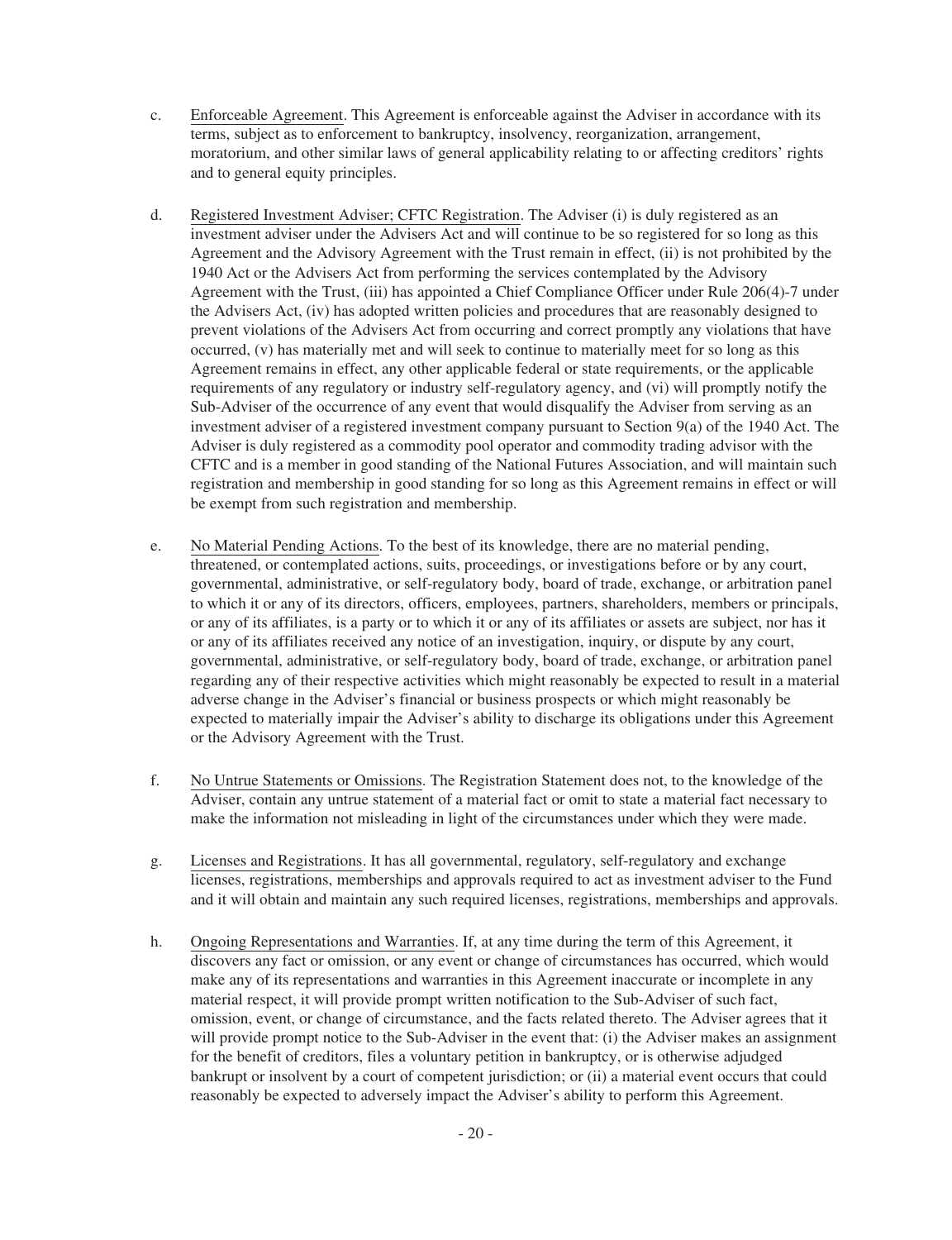### **14. Renewal, Termination and Amendment.**

- a. Renewal. This Agreement shall continue in effect until two years from the effectiveness date, and thereafter for successive periods of no more than twelve (12) months each, only so long as such continuance is specifically approved at least annually (i) by a vote of the Trustees of the Trust or by vote of a majority of outstanding voting securities of the Fund and (ii) by vote of a majority of the Trustees who are not interested persons of the Trust (as defined in the 1940 Act) or of any person party to this Agreement, cast at a meeting called for the purpose of such approval.
- b. Termination. This Agreement may be terminated at any time without payment of any penalty (i) by the Board, or by a vote of a majority of the outstanding voting securities of the Fund, upon 60 days' prior written notice to the Adviser and the Sub-Adviser; (ii) by the Sub-Adviser upon 60 days' prior written notice to the Adviser and the Fund; or (iii) by the Adviser upon 61 days' written notice to the Sub-Adviser. For the avoidance of doubt, following delivery of a notice of termination pursuant to this Section 14(b) with respect to this Agreement, the Sub-Adviser will continue to have full discretionary investment and trading authority in accordance with the terms of this Agreement (including, without limitation, Sections 1(a) and 2 hereof) with respect to the Allocated Portion until the effective date of such termination. This Agreement may also be terminated, without the payment of any penalty, by the Adviser immediately upon (A) a material breach by the Sub-Adviser of this Agreement which is not promptly cured; (B) Key Persons ceasing to be employed by the Sub-Adviser or continuing to oversee the Sub-Adviser's management of the Allocated Portion; or (C) at the discretion of the Adviser, if the Sub-Adviser, Key Persons, or any Authorized Trader (as defined in Section 19 hereof)is charged in any regulatory, self-regulatory, or judicial proceeding of violating the federal securities laws or engaging in criminal conduct or is accused by any regulator or self-regulatory organization in circumstances where the accusation is reasonably likely to have a material adverse economic or reputation effect on the Fund or the sub-adviser's ability to provide services underthis Agreement. This Agreement may also terminate if mutually agreed upon by both the Adviser and the Sub-Adviser. This Agreement shall terminate automatically and immediately upon termination of the Advisory Agreement. It is understood that from time to time the Allocated Portion may be zero. This Agreement does not terminate in the event that no Allocated Portion is available for the Sub-Adviser.
- c. Consequences of Termination. In the event of termination of this Agreement, Sections 4, 8, 9, 16, and 23(b) shall survive such termination of this Agreement. Section 15 of this Agreement shall survive for a period of two (2) years following termination of this Agreement. Termination of this Agreement shall immediately and unconditionally revoke any and all powers of attorney granted to the Sub-Adviser under this Agreement. Any Fees calculated in accordance with this Agreement accrued up to the date of termination and not yet paid by such date of termination shall, notwithstanding termination, be payable at the next following payment in accordance with this Agreement.
- d. Amendment. This Agreement may be amended at any time by the Sub-Adviser and the Adviser, if required by the 1940 Act or applicable SEC rules and regulations, subject to approval by the Board (including approval by those Trustees that are not "interested persons" of the Trust) and if required by the 1940 Act or applicable SEC rules and regulations, a vote of a majority of the Fund's outstanding voting securities; *provided, however*, that, notwithstanding the foregoing, this Agreement may be amended or terminated in accordance with any exemptive order issued to the Adviser, the Trust or its affiliates.
- e. Assignment. This Agreement shall terminate automatically and immediately in the event of its assignment. The terms "assignment," "interested person" and "vote of a majority of the outstanding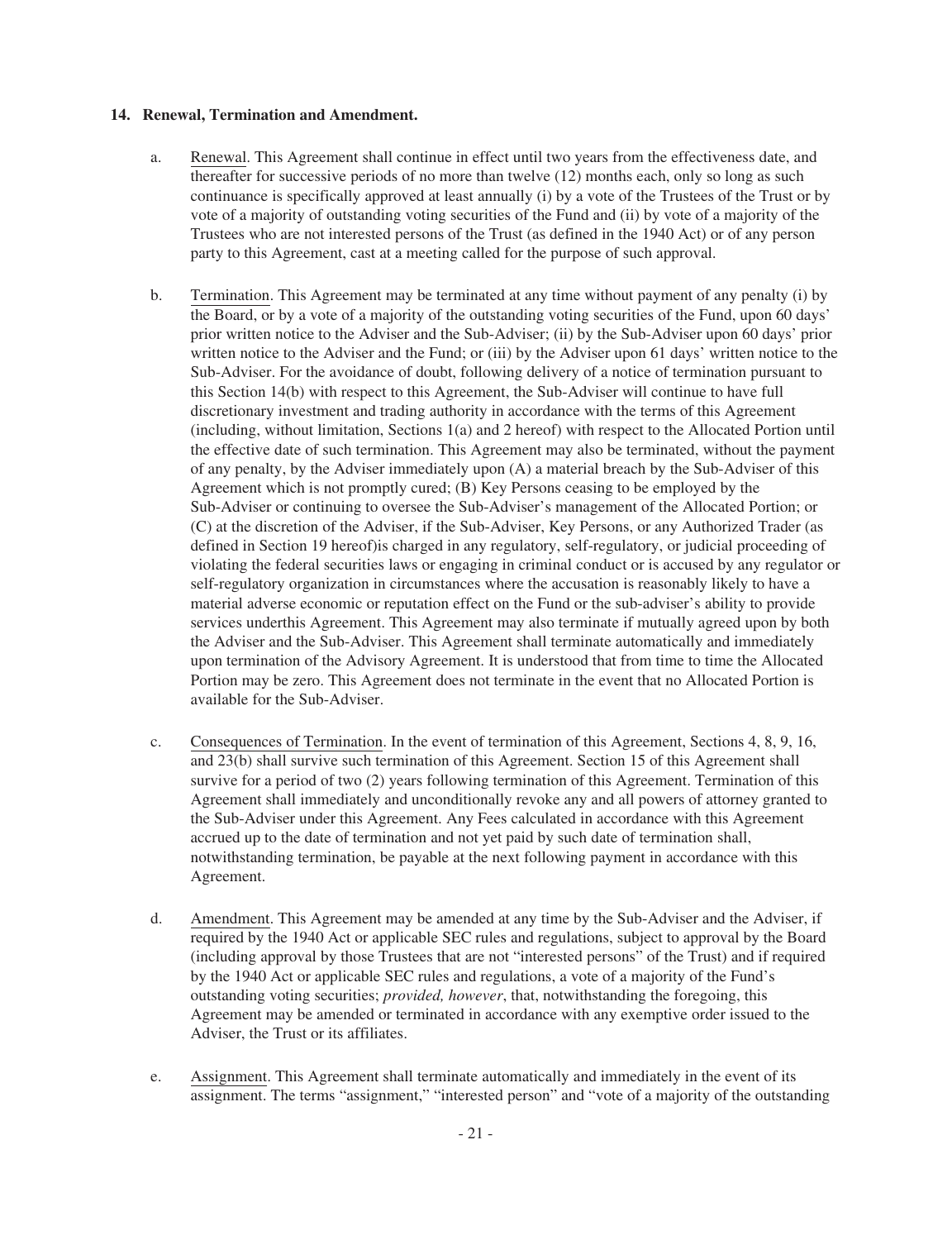voting securities" shall have the meaning set forth for such terms in the 1940 Act or the rules thereunder.

# **15. Confidentiality.**

- a. Except as expressly authorized in this Agreement or as requested or required by applicable law, regulation or court order, each party hereto and its affiliates (each, for purposes of this section, the "**Recipient Party**") shall keep confidential and shall not use or disclose, except with the consent of the other party hereto (each, for purposes of this section, the "**Disclosing Party**"), any and all non-public, proprietary or confidential information concerning the business of the Disclosing Parties and/or their affiliates or investors, or potential investors, therein obtained in connection with the services rendered under this Agreement, including, without limitation, Portfolio Information (the "Information"); provided that the Recipient Party may make such disclosure to its directors, officers, partners, employees, agents, advisors, service providers, potential financing counterparties or representatives, including legal and compliance personnel (collectively, the "**Representatives**") who (i) need to know the Information in connection with this Agreement, (ii) have been informed of the confidential nature of such Information, and (iii) have been advised that such Information is to be kept confidential and not used for any other purpose. Notwithstanding the foregoing, the Trust and the Adviser shall be permitted to disclose Information to any third party in connection with the operation of the Fund or subject to a non-disclosure agreement, provided that such third party has been advised that such Information is to be kept confidential and the Adviser shall not identify the securities and other instruments held in the Allocated Portion as specifically attributable to the Allocated Portion or the Sub-Adviser in any disclosure of such Portfolio Information (except for disclosures to Representatives). The term "**Information**" will not include information that (i) is or becomes publicly available other than as a result of a disclosure by the Recipient Party in violation of this section; (ii) is or becomes available to the Recipient Party or its Representatives from a source other than the Disclosing Party, which source, to the knowledge of the Recipient Party or its Representatives, does not have an obligation of confidentiality to the Disclosing Party with respect to such information; (iii) was already in the Recipient Party's possession or the possession of its Representatives prior to receiving such information from the Disclosing Party; or (iv) is developed independently by the Recipient Party or its Representatives without use of the Information. Notwithstanding anything to the contrary provided elsewhere herein, none of the confidentiality provisions in this section shall in any way limit the activities of Adviser and its affiliates in their businesses of providing services to the Trust or other clients. For avoidance of doubt, nothing in this Section 15 restricts or prohibits a Recipient Party from disclosing any Information to the extent it is requested by a regulatory or governmental authority to disclose Information in connection with a review of its business.
- b. Portfolio Information. As used herein "**Portfolio Information**" means confidential and proprietary information of the Fund, the Adviser or the Sub-Adviser that is received by a party hereto in connection with this Agreement, and information with regard to the portfolio holdings, investment activity and characteristics of the Fund.
- c. The Adviser will not permit any Representative or affiliate of the Adviser to use Portfolio Information with respect to the Allocated Portion to trade for its own account or the account of any other person for the purpose of "reverse engineering" the investment or trading methodologies of the Sub-Adviser. In furtherance of the foregoing, the Adviser shall restrict access to the Portfolio Information to those employees of the Adviser or their affiliates or agents who will use it only for purposes reasonably related to the provision of services to the Fund.
- d. Each of the Adviser and the Sub-Adviser agrees that it shall exercise the same standard of care that it uses to protect its own confidential and proprietary information, but no less than reasonable care, to protect the confidentiality of the Information.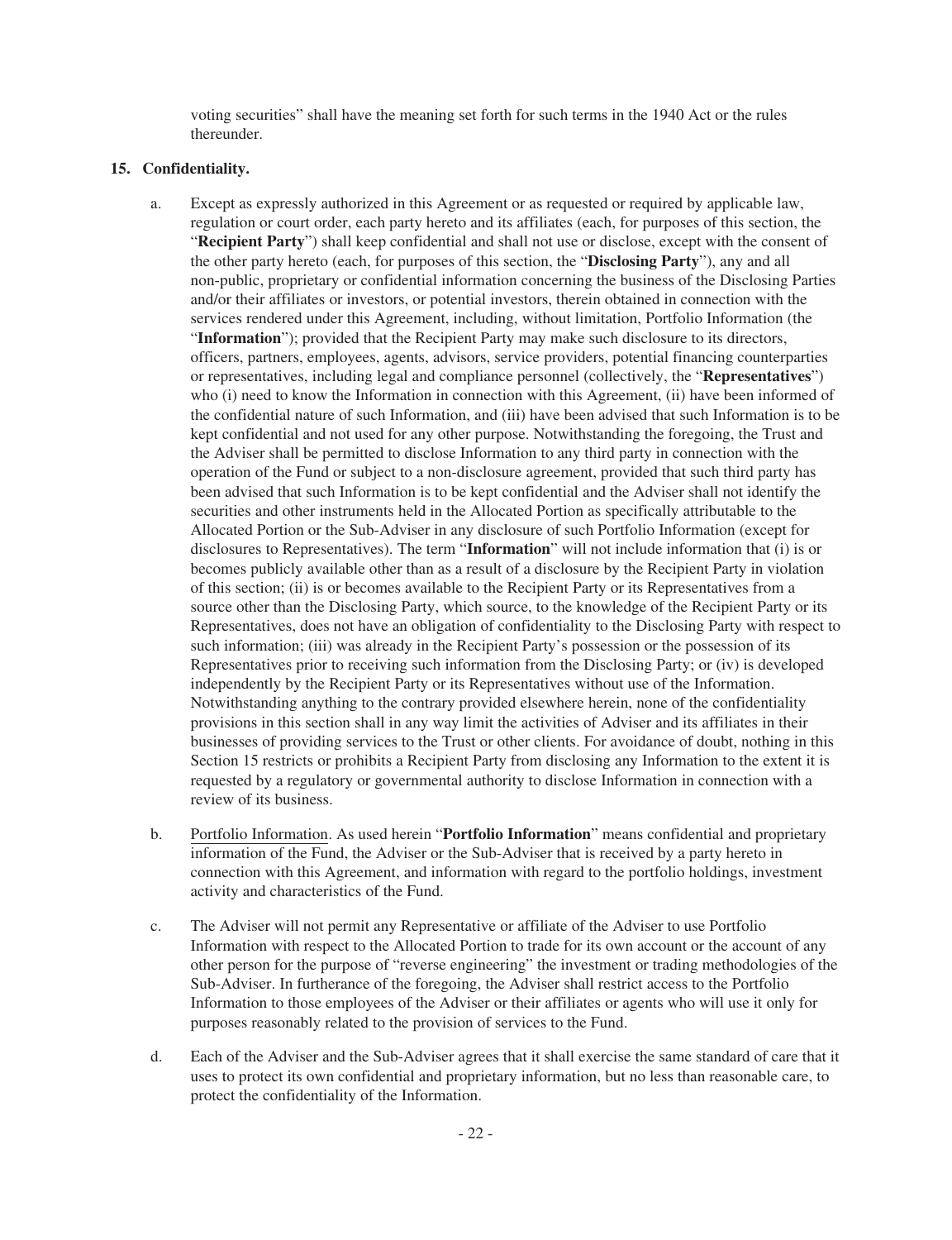e. Each Recipient Party acknowledges the global nature of each Disclosing Party's businesses and the efforts the Disclosing Parties undertake to develop, preserve and protect their Information and their business and competitive advantage and goodwill. Accordingly, each Recipient Party acknowledges and agrees that the restrictions, limitations and obligations in this section are reasonable and necessary for the protection of the legitimate business interests of the Disclosing Parties and their affiliates. Each Recipient Party also acknowledges that the Disclosing Parties would not have entered into this Agreement unless the Recipient Party agreed to such restrictions, limitations, and obligations.

### **16. Notices.**

Except as otherwise specifically provided herein, all communications under this Agreement must be in writing and will be deemed duly given and received when delivered personally, when sent by e-mail transmission or three days after being deposited for next-day delivery with an internationally recognized overnight international delivery service, properly addressed to the party to receive such notice at the party's address specified herein, or at any other address that any party may designate by notice to the others.

#### **Sub-Adviser:**

Peter O'Rourke Mariner Investment Group, LLC 500 Mamaroneck Avenue, Suite 405 Harrison, New York 10528 Email: porourke@marinercapital.com

with a copy to:

John Kelty Mariner Investment Group, LLC 500 Mamaroneck Avenue, Suite 405 Harrison, New York 10528 Email: jkelty@marinercapital.com

# **Adviser:**

Peter Koffler The Blackstone Group Inc. Blackstone Alternative Investment Advisors LLC 345 Park Avenue, 28th Floor New York, New York 10154

with a copy (which does not constitute notice) to:

James E. Thomas Ropes & Gray LLP Prudential Tower 800 Boylston Street Boston, MA 02199-3600

By Email:

BAIACompliance@blackstone.com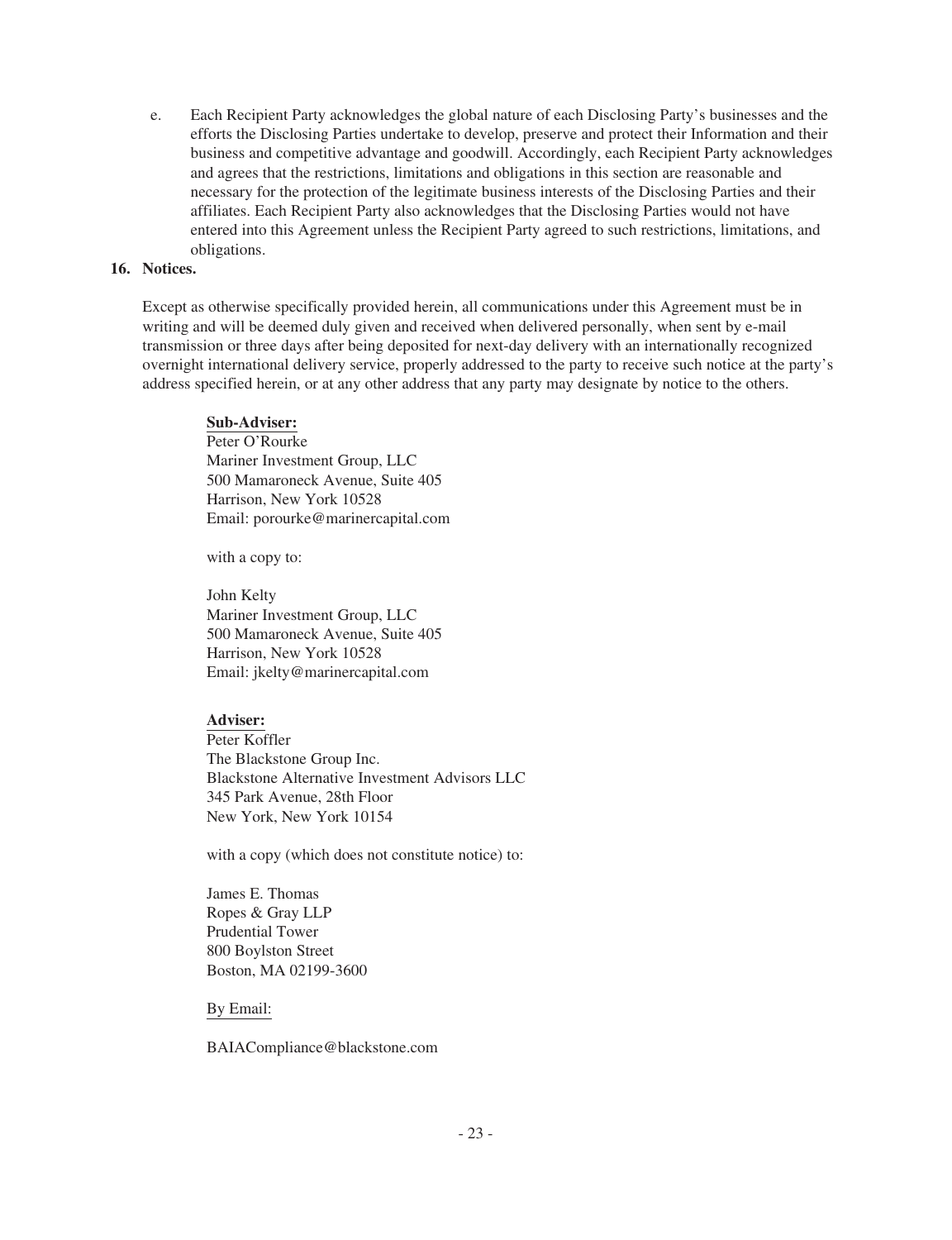### **17. Severability.**

If any provision of this Agreement is held by any court to be invalid, void or unenforceable, in whole or in part, the other provisions shall remain unaffected and shall continue in full force and effect, provided that the Agreement, as so modified, continues to express, without material change, the original intent of the parties and deletion of such provision will not substantially impair the respective rights and obligations of the parties, and if any provision is inapplicable to any person or circumstance, it shall nevertheless remain applicable to all other persons and circumstances.

# **18. Business Continuity.**

The Sub-Adviser shall maintain business continuity, disaster recovery, and backup capabilities and facilities, through which the Sub-Adviser will be able to perform its obligations hereunder with minimal disruptions or delays. Upon request, the Sub-Adviser shall provide to the Adviser copies of its written business continuity, disaster recovery and backup plan(s) or sufficient information and written certification regarding such plans to satisfy the Adviser and Fund's reasonable inquiries and to assist the Fund and the Chief Compliance Officer of the Fund in complying with Rule 38a-1 under the 1940 Act. The Sub-Adviser represents that it tests its business continuity and disaster recovery plan(s) on at least an annual basis, and shall, at the Adviser's request, provide the Adviser with information regarding the results of its testing.

# **19. Personnel.**

The Sub-Adviser shall perform background screening (including review of records regarding criminal convictions to the extent permitted by applicable law) of each employee of the Sub-Adviser who has been designated as an authorized trader with respect to the Allocated Portion (each, a "**Authorized Trader**"). For each Authorized Trader who are currently employed as of the effective date of this Agreement and who have previously been screened, the Sub-Adviser may rely on the results of those past screenings. For any Authorized Trader who is currently employed with the Sub-Adviser as of the effective date of this Agreement and who have not previously been screened, such background screening shall be initiated promptly after the effective date of this Agreement. For any Authorized Trader retained after the effective date of this Agreement, such background screening shall be initiated prior to, or promptly after, any such employee assuming a position as an Authorized Trader.

# **20. Limitation on Consultation.**

In accordance with Rule 12d3-1 and Rule 17a-10 under the 1940 Act and any other applicable law or regulation, the Sub-Adviser is not permitted to consult with any other sub-adviser to the Fund or any sub-adviser to any other portion of the Fund or to any other investment company or investment company series for which the Adviser serves as investment adviser concerning transactions for the Fund in securities or other assets.

# **21. Lists of Affiliated Persons.**

The Adviser shall provide the Sub-Adviser with a list of each entity that is both (i) an "affiliated person," as such term is defined in the 1940 Act, of the Adviser and (ii) a broker, dealer, or entity that is engaged in the business of underwriting, or a registered investment adviser. The Sub-Adviser shall provide the Adviser with a list of each person who is an "affiliated person", as such term is defined in the 1940 Act, of the Sub-Adviser. Each of the Adviser and the Sub-Adviser agrees promptly to update such list whenever the Adviser or the Sub-Adviser becomes aware of any changes that should be added to or deleted from such list of affiliated persons.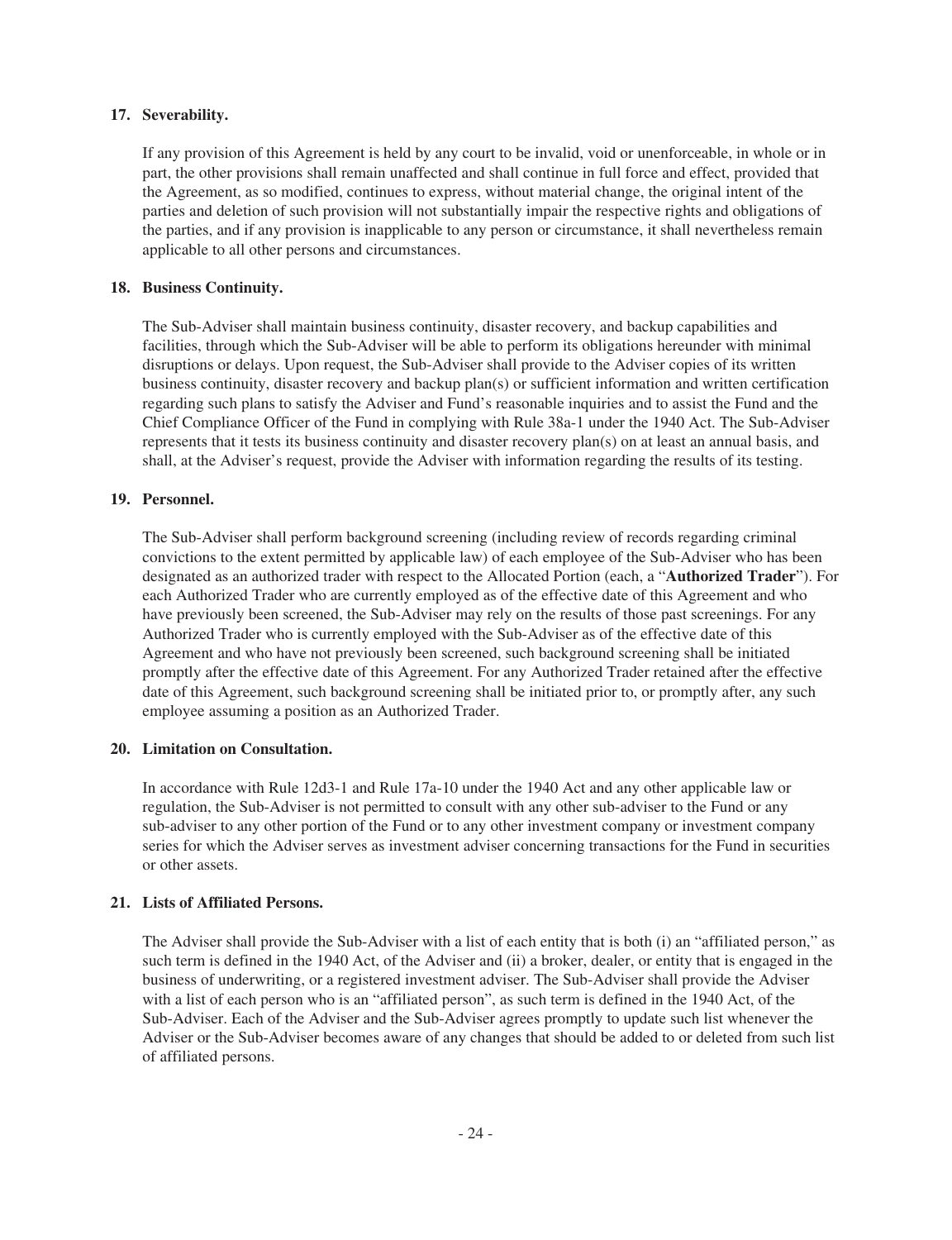# **22. Cooperation.**

The Sub-Adviser shall cooperate reasonably with the Adviser for purposes of filing any required reports, and responding to regulatory requests, with the SEC or such other regulator having appropriate jurisdiction. The Sub-Adviser will work in good faith with the Adviser and the Fund's service providers to ensure the orderly daily operation of the Fund (including, without limitation, assisting with preparation of regulatory filings and responding to regulatory requests).

# **23. Miscellaneous.**

- a. Further Actions. Each party agrees to perform such further actions and execute such further documents as are necessary to effectuate the purposes hereof.
- b. Governing Law. To the extent that state law is not preempted by the provisions of any law of the United States of America, this Agreement shall be governed and construed under the laws of the State of New York, irrespective of and without regard for any conflicts of law principles. Any suit, proceeding or other action seeking to enforce any provision of, or based on any matter arising out of or in connection with, this Agreement or the transactions contemplated hereby shall be brought in the United States District Court for the Southern District of New York. To the extent that the United States District Court for the Southern District of New York lacks jurisdiction over such suit, proceeding or other action then it shall be brought in state court situated in Delaware. The parties hereby submit and consent to the exclusive in personam jurisdiction and venue of such courts.
- c. Appendices Part of Agreement. For the avoidance of doubt, it is acknowledged and agreed that the Appendices and Annexes appended hereto form a part of this Agreement. All defined terms used in this Agreement have the same meanings when used in the Appendices and Annexes hereto.
- d. Captions / Headings. The captions in this Agreement are included for convenience only and in no way define or delimit any of the provisions hereof or otherwise affect their construction or effect.
- e. Joint Negotiation. The parties have participated jointly in the negotiation and drafting of this Agreement. In the event an ambiguity or question of intent or interpretation arises, the parties intend that this Agreement be construed as if drafted jointly by the parties and that no presumption or burden of proof arise favoring or disfavoring any party by virtue of the authorship of any of the provisions of this Agreement.
- f. Counterparts and Electronic Signatures. This Agreement may be executed in several counterparts, all of which together shall for all purposes constitute one agreement, binding on the parties. Each party agrees that this Agreement and any other documents to be delivered in connection herewith may be executed in written form or using electronic or digital technology, whether it is a computergenerated signature, an electronic copy of the party's true ink signature, DocuSign, facsimile, or otherwise. Delivery of an executed counterpart of the Agreement by facsimile, email transmission via portable document format (.pdf), DocuSign, or other electronic means will be equally as effective and binding as delivery of a manually executed counterpart.
- g. Miscellaneous. All words used herein shall be construed to be of such gender or number as the circumstances require. The words "herein," "hereby," "hereof" and "hereto," and words of similar import, refer to this Agreement in its entirety (including the Appendex hereto) and not to any particular paragraph, clause or other subdivision, unless otherwise specified. The word "including" shall mean "including without limitation" unless otherwise specified. Nothing in this Agreement, express or implied, shall or is intended to confer any rights upon any person other than the parties hereto or their respective successors or assigns, including, without limitation, any shareholder of the Fund.

# *[Signature page follows.]*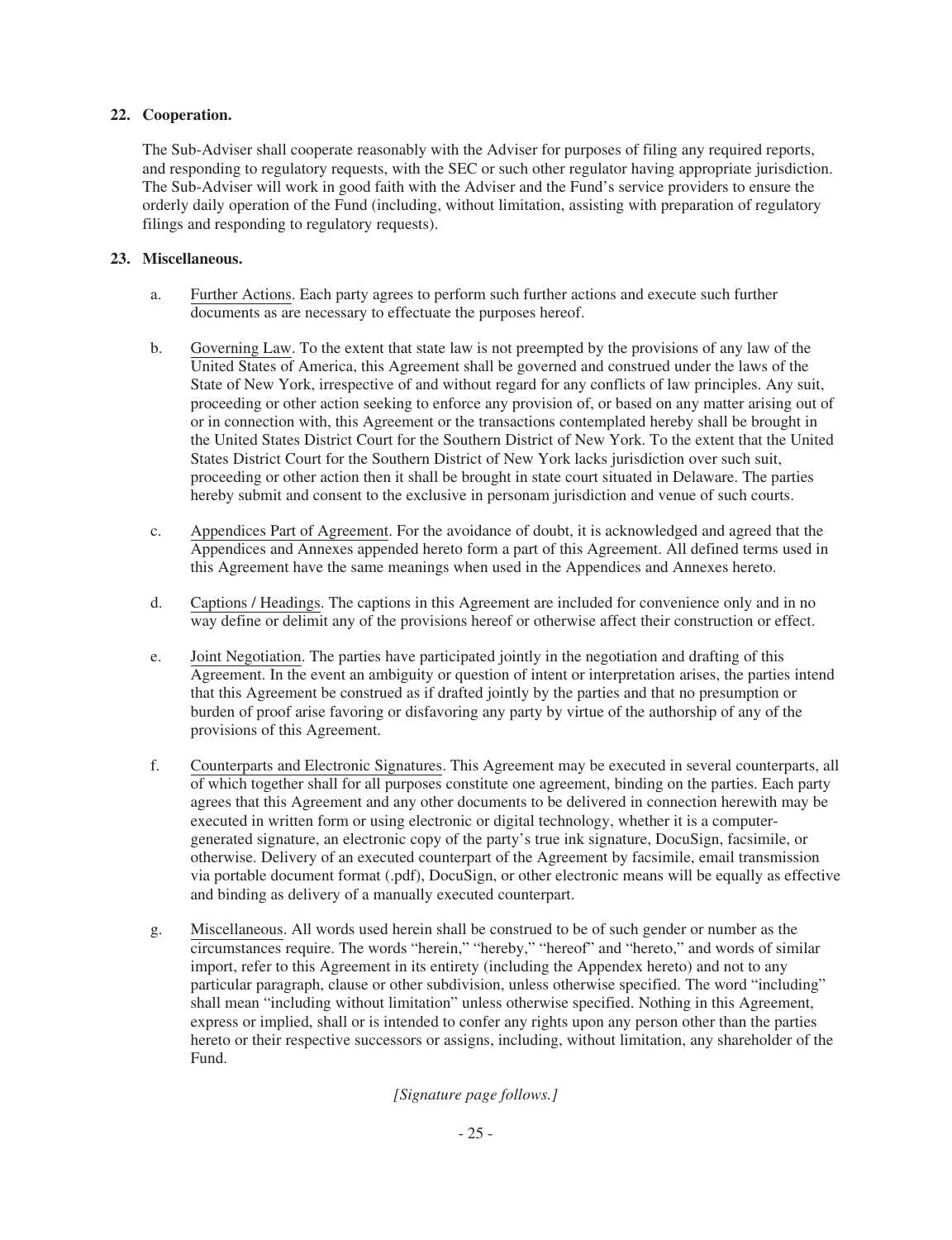IN WITNESS WHEREOF, the parties hereto have caused this Agreement to be executed on the dates set forth below and effective as of the day and year first above written.

# **BLACKSTONE ALTERNATIVE INVESTMENT ADVISORS LLC**

By: Date :

Name:

# **MARINER INVESTMENT GROUP, LLC**

By: Date :

Name: